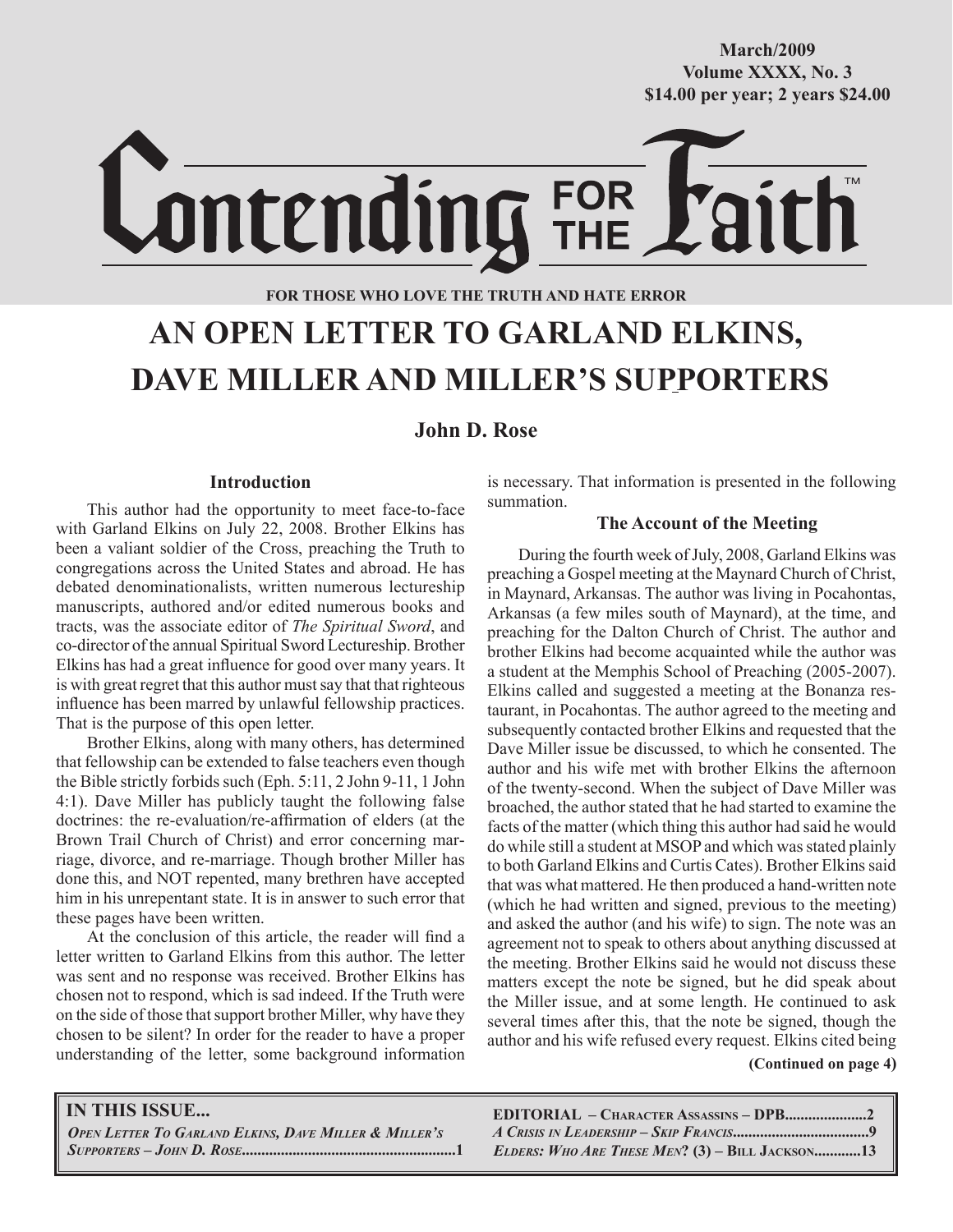

#### **David P. Brown, Editor and Publisher dpbcftf@gmail.com**

*COMMUNICATIONS received by CONTENDING FOR THE FAITH and/or its Editors are viewed as intended FOR PUBLICATION unless otherwise stated. Whereas we respect confidential information, so described, everything else sent to us we feel free to publish without further permission being necessary. Anything sent to us NOT for publication, please indicate this clearly when you write. Please address such letters directly to the Editor-in-Chief David P. Brown, P.O. Box 2357, Spring, Texas 77383. Telephone: (281) 350-5516.*

#### **SUBSCRIPTIONS RATES**

*Single Subscriptions: One Year, \$14.00; Two Years, \$24.00. Club Rate: Three One-Year Subscriptions, \$36; Five One-Year Subscriptions, \$58.00. Whole Congregation Rate: Any congregation entering each family of its entire membership with single copies being mailed directly to each home receives a \$3.00 discount off the Single Subscription Rate, i.e., such whole congregation subscriptions are payable in advance at the rate of \$11.00 per year per family address. Foreign Rate: One Year, \$30. NO REFUNDS FOR CANCEL-ATIONS OF SUBSCRIPTIONS.*

#### **ADVERTISING POLICY & RATES**

*CONTENDING FOR THE FAITH was begun and continues to exist to defend the gospel (Philippians 1:7,17) and refute error (Jude 3). Therefore, we are interested in advertising only those things that are in harmony with what the Bible authorizes (Colossians 3:17). We will not knowingly advertise anything to the contrary. Hence, we reserve the right to refuse any offer to advertise in this paper.*

*All setups and layouts of advertisements will be done by CONTENDING FOR THE FAITH. A one-time setup and layout fee for each advertisement will be charged if such setup or layout is needful. Setup and layout fees are in addition to the cost of the space purchased for advertisement. No major changes will be made without customer approval.*

*All advertisements must be in our hands no later than two (2) months preceding the publishing of the issue of the journal in which you desire your advertisement to appear. To avoid being charged for the following month, ads must be canceled by the first of the month. We appreciate your understanding of and cooperation with our advertising policy.*

*MAIL ALL SUBSCRIPTIONS, ADVERTISEMENTS AND LETTERS TO THE EDITOR-IN-CHIEF, P. O. Box 2357, Spring, Texas 77383-2357. COST OF SPACE FOR ADS: Back page, \$300.00; full page, \$300.00; half page, \$175.00; quarter page, \$90.00; less than quarter page, \$18.00 per column-inch. CLASSIFIED ADS: \$2.00 per line per month. CHURCH DIREC-TORY ADS: \$30.00 per line per year. SETUP AND LAYOUT FEES: Full page, \$50.00; half page, \$35.00; anything under a half page, \$20.00.*

*CONTENDING FOR THE FAITH is published monthly. P. O. Box 2357, Spring, Texas 77383-2357 Telephone: (281) 350-5516.*

> **Ira Y. Rice, Jr., Founder August 3, 1917-October 10, 2001**

# *Editorial...*

# **Character Assassins**

Brother Garland Elkins' comments to brother John Rose, a recent graduate of the Memphis School of Preaching, reported by the latter in his article beginning on the front page of this issue of *CFTF,* is in a sad way very interesting. Furthermore, the ease with which certain supposedly faithful men have played the hypocrite while all the time working hard to remain willfully ignorant of the public facts pertaining to Dave Miller's sinful conduct is appalling. In his article Rose reveals Elkins' unbecoming manner in dealing with those who oppose Miller, et al. Since Elkins in his discussion with Rose called my name, I fail to see why he should take umbrage at our comments regarding his views and his manner of dealing with those who oppose Miller, et al.

When the trouble came to a head in the late 1980's, forcing brother Elkins to resign as the preacher for the Getwell Church of Christ, Memphis, TN, it was well understood by those who had the facts in hand regarding it that if brother Elkins had not resigned he would have been fired. I know that to be the case because the late brother Thomas Barfoot invited me to meet with him for the purpose of informing me about those sad events while I was attending the Memphis School of Preaching Lectureship not long after those problems at the Getwell church took place. Brother Barfoot was one of the longtime elders of the Getwell congregation at the time brother Elkins was forced to resign as the preacher for that church. He related to me the disposition of the Getwell elders at that time concerning brother Elkins being their preacher — two elders for him and two against him. Then a new elder was appointed who was opposed to brother Elkins being the preacher for Getwell. According to brother Barfoot, Elkins was urged by the two elders supporting him, as well as sister Elkins, to accept the preaching position with the Southaven Church of Christ, Southaven, MS, before he was fired at Getwell. Barfoot related that he informed Elkins it was urgent that Elkins accept the Southaven position quickly because he and the other elder defending him would not much longer be able to hold off his firing. Elkins resigned and accepted the preaching position at Southaven. Before God I lie not. Furthermore, if brother Elkins cared to do so he could testify to the factualness of my previous comments.

 Ask yourself: *Was brother Elkins forced to resign? According to the evidence, would he have been fired if he had not resigned?* But, with Elkins it is another and different "ball of wax" when it comes to the *resig-*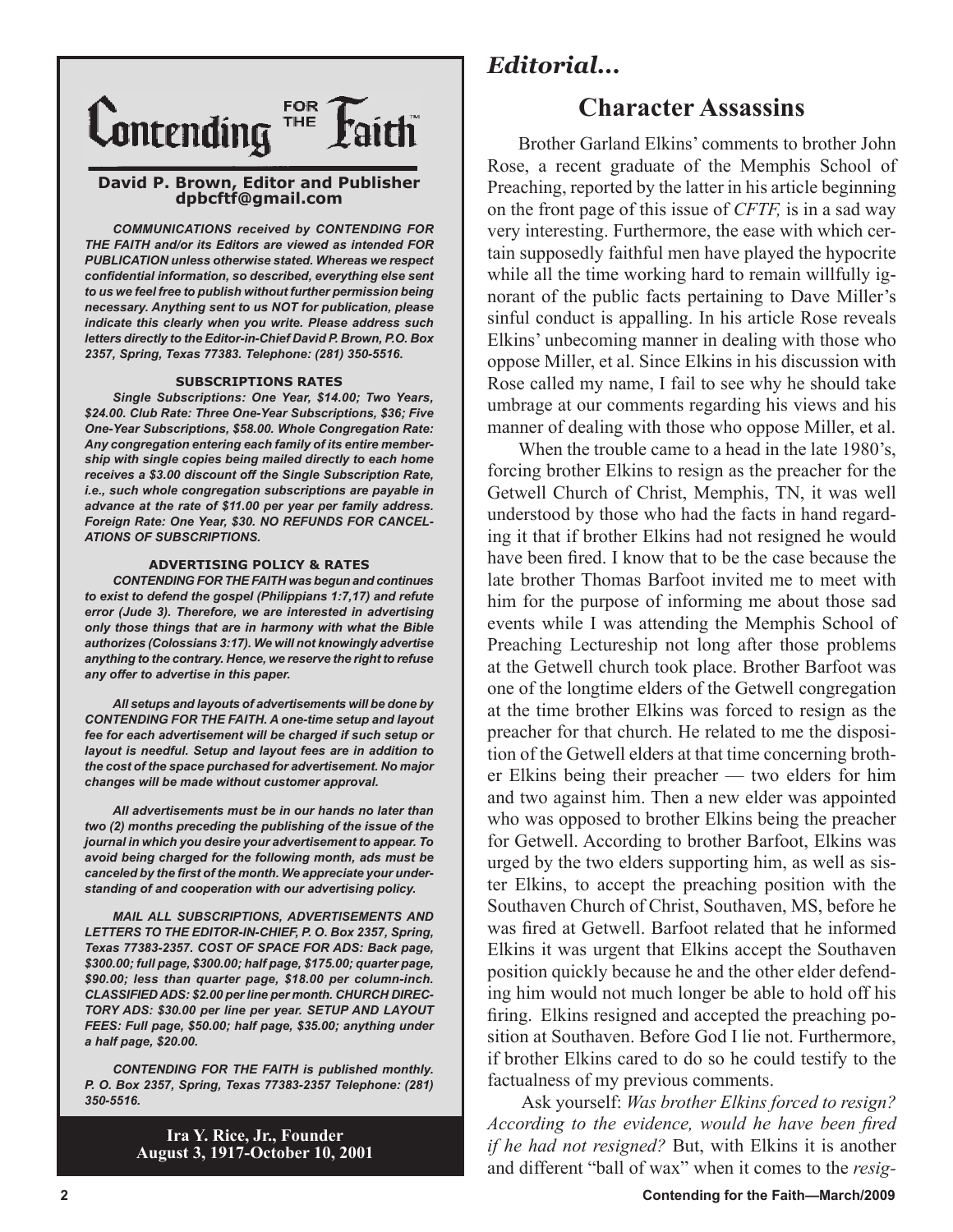*nations* of brethren Dub McClish and Dave Watson on July 20, 2005 from *The Gospel Journal*. If Elkins can see the facts bearing on his departure from the Getwell church, what is causing him not to see the same thing in the McClish and Watson resignations from *TGJ?* Also what is hindering Elkins from seeing "the why" of their resignations? Are there differences in the two cases? Of course there are differences, *but not when it comes to "Resign or be fired"*.

Concerning brother Dave Miller, his false teaching, his unwillingness to repent and other matters involved therein, whether publicly or privately, we have said and/or written the same. When Rose revealed that Elkins had called my name in their visit I was not surprised. For, this is not the first report I have heard about this kind of conduct of at least some in the Memphis School of Preaching—*brethren for whom in times past I had the highest regard*. And, they are not the only ones who have adopted this less than honorable approach to dealing with this matter.

Brother Elkins is astounded that I would take the position that "there's not a sound school among us and called us hypocrites." How much error regarding obligatory matters will God allow in a school, church or a Christian's life before He ceases fellowship with him? *Do the cases of Nadab and Abihu, Uzzah, along with Ananias and Saphira answer the previous question? Any one who teaches that it is scriptural to condemn a false doctrine, but continue to fellowship the false teacher, is teaching and practicing fatal error, thereby destroying the Biblical doctrine of fellowship.* Elkins knows this, but he has become, for whatever reason, blinded to his as well as others hypocrisy in this matter. We ask, Where is the school of preaching that has marked Dave Miller, called for his repentance and, since he has not repented, declared their cessation of fellowship with him? *Will Elkins write the name of that school on a piece of paper and sign it?* Rather than oppose Miller's errors, calling on him to repent, Forest Hill's preacher and MSOP faculty member Barry Grider told us that he and MSOP have *drawn a fellowship circle around the unrepentant Miller* — and, we wonder how many others of like or worse stripe he has encircled. Does Elkins have a problem with Grider's "circle"? If he does not, we remember a time when he would have.

Then brother Rose informs us that Elkins brought my family into their discussion. It is truly amazing that when it comes to Miller's teaching on elder re-evaluation/reaffirmation at the Brown Trail Church of Christ, Elkins takes the absurd and unscriptural position that unless one was present to hear what Miller said regarding elder R&R one could not reach a correct conclusion about Miller's teaching on elder R&R. If Elkins is correct concerning understanding Dave Miller's teaching at Brown Trail on elder R&R, why did he not follow his own guide-lines regarding reaching conclusions (very definite ones) when it comes to me and mine? No wonder that on more than one occasion he attempted to get brother and sister Rose to sign a document of his own contrivance in an attempt to keep the information in that meeting from becoming public. *How desperate can a man get?* Is this the same man that I looked up to as a young preacher for an example of righteous conduct?

As is true of other parents whose children are Christians (including brother Elkins' children) my children are more than simply my children—*they are also my brethren in the Lord.* Thus, when Christians in anyone's family bids God's speed to one who teaches false doctrine, refusing to repent of their sinful conduct, they are out of fellowship with God and must be treated accordingly. If not, why not? *True or False — Erring brethren who refuse to repent must have the fellowship of faithful brethren withdrawn from them.*

Regardless of brother Elkins' "think so" or not, as far as I can tell he will not be doing the judging on that last great day, but he will be judged by the same standard along with the rest of us (John 12:48; Rom. 14:10- 12). *Brethren must deal with each other as the Bible teaches — not according to their own think so.* When, therefore, brethren are caught up in any kind of sin, refusing to repent, they must be dealt with as the New Testament teaches us to deal with erring brethren (Col. 3:17; Rom. 16:17-18). Brother Elkins, MSOP, et al., have that same Biblical responsibility as any Christian does. *Of what sin must one of brother Elkins' children or grandchildren be guilty before he would withdraw fellowship from them?* Obviously, Elkins thinks he can oppose Miller's false doctrine, fellowship Miller and God is pleased with him along with those who think and act as he does.

Miller taught his false doctrines to the church. *We did not.* Miller is the sower of discord. *We are not.* Beginning in 1990 to this present hour we opposed him , begging him all the time to repent. We have called on the church to act as the New Testament teaches regarding this and like matters. *How is that sowing discord in the church?* Until July 20, 2005 Elkins and friends were with us when we opposed Miller's errors, but they are not with us now. *Since Miller is not repented, who is it that has changed?*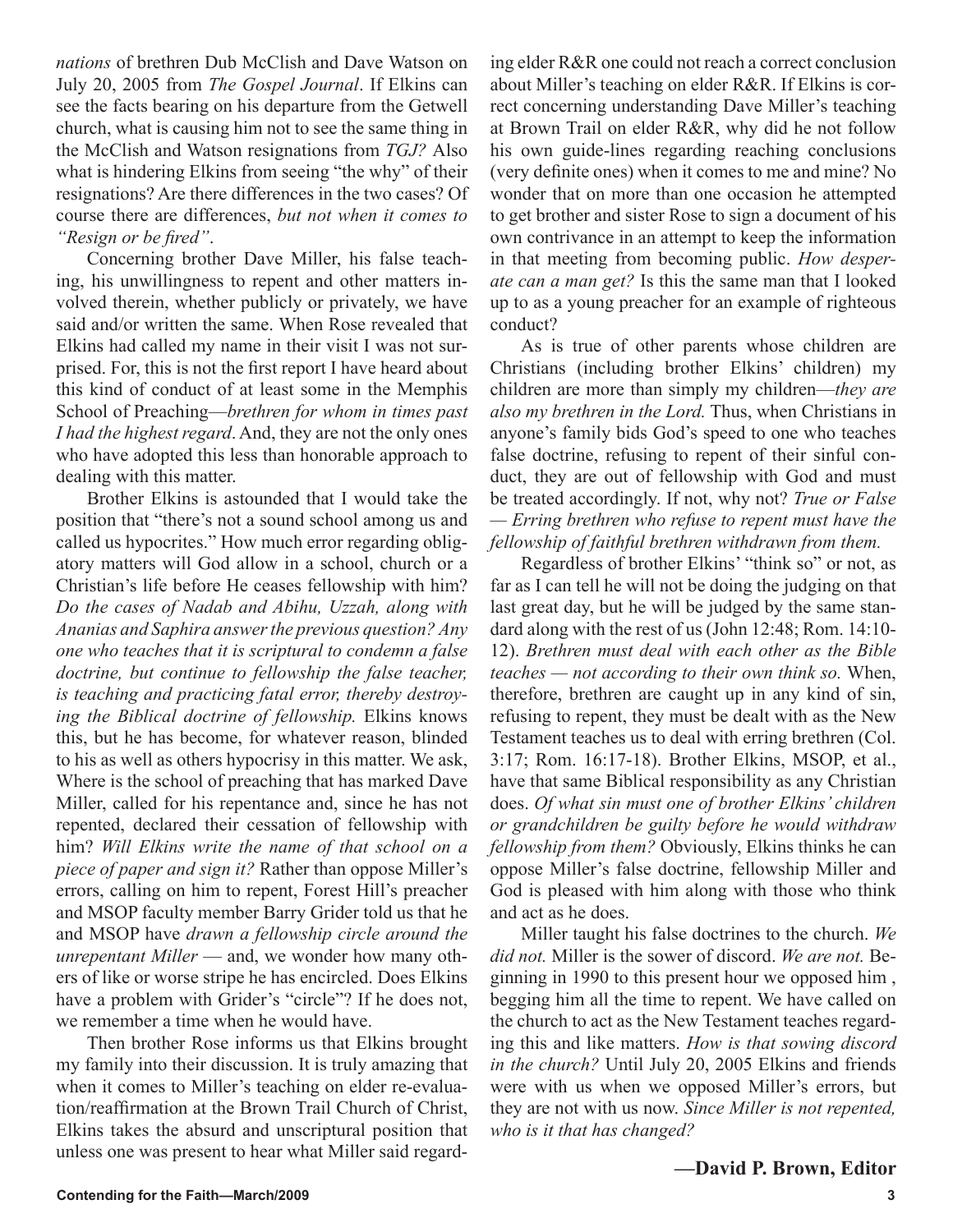#### **(Continued from page One)**

"misrepresented" as the reason for the note.

Brother Elkins said, "David Brown said there's not a sound school among us and called us hypocrites." After this he asked, "Do you believe we are hypocrites?" The author said, "Yes." He then asked the author if he was in fellowship with MSOP. The author answered, "No." Elkins stated that he had read some of brother Miller's sermon from 1990, when asked by the author. However, most of brother Elkins' statements were centered around brother Miller's stance on marriage, divorce, and re-marriage as was published in Miller's public statement of 2005. He said that because Miller had declared that the marriage of Everett Chambers was illegal and unscriptural, that proved Miller's repentance, even saying, "What else do you want him to say?" The author stated that if one sins publicly, he must repent publicly. Elkins agreed and declared that if mercy is not shown, one to another, how can anyone expect mercy from God at the judgment, and stated further, that if one repents it should be accepted because only God knows what is in that person's heart. The author had brought a copy of Miller's sermon and public statement to the meeting (these were left with brother Elkins when the meeting ended) and informed Elkins that there were no statements of repentance in Miller's public release. Brother Elkins said that it was there and requested a search. As the author began indulging his request to search, Elkins said, "Well, it may not be in there. I'm not sure."

In response to the author's questions about the sermon from 1990, Elkins interjected that none of us were there to hear the sermon. He also said that he was opposed to elder re-evaluation/re-affirmation, but added that the two to three week opportunity that a congregation has to voice their Scriptural objections, before men are appointed to establish an eldership, was an "evaluation" and "criticism" from the members. Brother Elkins then asked what would be done if an elder committed murder or became a homosexual. His statements implied that the re-evaluation/re-affirmation processes perpetrated by the Brown Trail Church of Christ, in 1990 and 2002, were indeed Scriptural.

Brother Elkins said that Miller was opposed only after Dub McClish and Dave Watson "resigned" from *The Gospel Journal*. After that, "they" (MSOP, TGJ board, etc. J. R.) became "villains." The author's wife then said that Dave Miller's errors were opposed long before brethren McClish and Watson were fired from the editorship of *The Gospel Journal*, even as early as 1990. Elkins responded saying, "Yes, and even I am on record of opposing it," (Brother Elkins is on record opposing Dave Miller as early as May, 1990). Elkins also added that many of the men now opposing Miller have spoken on (past, J. R.) lectureships with him. He stated more than once that Watson and McClish were not fired but rather resigned. Brother Elkins added that he had spoken with brother Curtis Cates (president of *The Gospel Journal* board in 2005 and presently, J. R.) in Cates' office before the board meeting, which would be held on July 20, 2005, in Schertz, Texas. He stated that he and brother Cates had prayed concerning the matter and that brother Cates had no intention of firing McClish and Watson. Elkins added that he had seen "a side

of Dave and Dub I never knew existed."

Brother Elkins also mentioned David Brown and the fact that brother Brown has had to deal with fellowship errors (over the Miller issue, J. R.) within his own family, saying that he wouldn't have anything to do with his daughter because of Dave Miller's error and Elkins did not "see why he wouldn't." The author stated that such are indeed fellowship issues, however, Elkins disagreed.

The author was strongly urged during the course of the meeting to be merciful toward brother Miller considering the fact that we will all stand before judgment and only God truly knows the heart and if one has sincerely repented. The author was also asked why he would want to handle things the way others had and Elkins mentioned "causing discord." The "others" mentioned in the preceding sentence refers to those who have actively opposed Dave Miller, such as : Dub McClish, David Brown, Dave Watson, and now this author. The implication of Elkins' statement is that if one opposes Miller, Apologetics Press, MSOP, or those that support the same: you are "causing discord." It must also be reported that during the meeting brother Elkins said that he had not called names nor did he have ill will toward any.

As the meeting drew to a close the author was reminded by brother Elkins of how MSOP had treated him and that he had been one of their best students. Elkins added further that the author and his hard work had been admired at school and that he seemed to be well thought of in the region where the author lived and preached. These statements are once more a plea to the emotions and not to the point at hand.

The above is a concise account of the author's meeting with Garland Elkins. The remainder of this article will be devoted to answering Scripturally the erroneous statements and conclusions that brother Elkins made in the foregoing summary.

### **Refutation of Brother Elkins' Error**

The author stated that he would examine the facts surrounding Dave Miller, Apologetics Press, TGJ, MSOP, and the list goes on. Elkins agreed that knowing the truth was of great importance. However, the truth carries with it a burden: *if the shoe fits you have to wear it!* The weight of evidence against brother Miller is staggering. Documentation includes: e-mails, phone conversations, audio recordings, a transcribed sermon, publicly released documents, mailed letters, open letters, published accounts in brotherhood papers, lectureship manuscripts and sermons, pulpit sermons, Bible classes, and tracts. It is certain that the author has failed to mention other ways that evidence has been documented and released, although the aforementioned list is enough to show the extent of proof that Dave Miller is a false teacher. "Yes, brother Elkins, the truth is important: but, can you bear it?"

Directly related to the weight of evidence against brother Miller and the lack of it to support him is the need, great need, of those that approve of Miller to keep in silence their position. Silence is indeed their friend because they cannot prove their stance Scripturally. They have pledged silence and draw others into this veil when possible. Brother Elkins so sought to bind the author by requesting that he sign a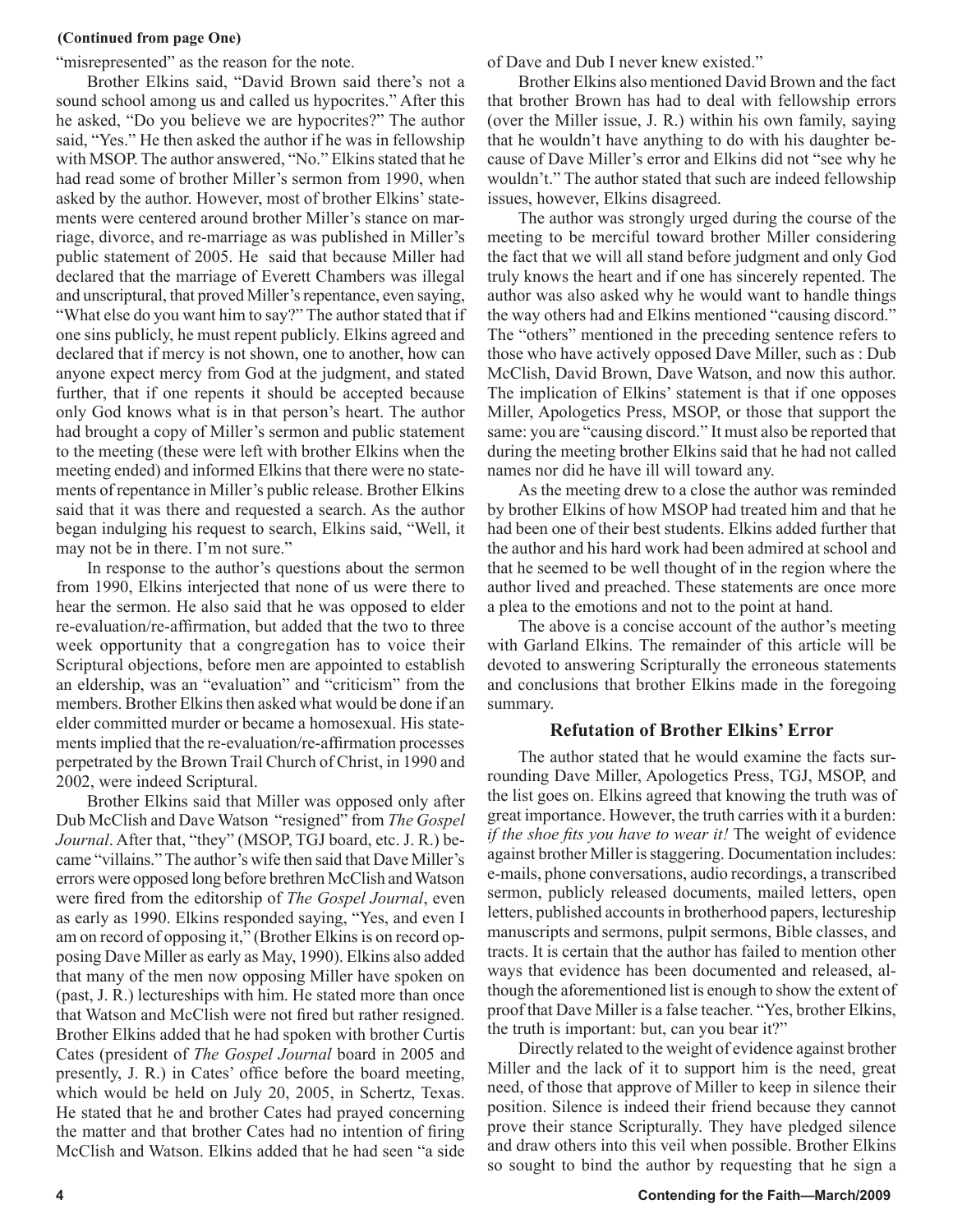statement of confidentiality. It is wrong for them to ask this of another and wrong for them to remain silent. They are violating Matt.18:15-17 and Jude 3. Brother Miller's error has been a public matter since April of 1990, if not before. This matter must be dealt with openly and publicly. *Silence is unacceptable.*

*As to the question of whether or not the men at MSOP are hypocrites, the Bible will provide the best answer*. Mark wrote the following, quoting the Lord, **"He answered and said unto them, Well hath Esaias prophesied of you hypocrites, as it is written, This people honoureth me with their lips, but their heart is far from me"** (Mark 7:6). Jesus said that those who had pious lips but disobedient hearts were hypocrites. Brother Elkins has said publicly (the author heard him say this before his entire MSOP class in 2007) that he opposed elder re-evaluation/re-affirmation. Sadly he continues to fellowship Dave Miller and those that support him. A man's words are valuable if he acts according to his words; but if not, then his words are worthless and he is a hypocrite.

*The next issue is fellowshipping those in error.* This subject is handled at length in the concluding portion of this article. If one will examine 2 John 9-11 and Eph. 5:11, one must conclude, and correctly so, that those in error are in darkness and do not abide in God. Furthermore, if a faithful man fellowships those in error, he will become one who is in darkness and no longer abiding in God. This author will not jeopardize his soul with darkness, therefore, he will not fellowship those who have departed from wholly serving God.

*Attention should now be brought to the question of whether or not brother Miller's statement that Everett Chambers' marriage was illegal and unscriptural would constitute repentance on Miller's part.* Once more, the Bible will best answer this question. The Lord said this concerning repentance, **"But what think ye? A certain man had two sons; and he came to the first, and said, Son, go work to day in my vineyard. He answered and said, I will not: but afterward he repented, and went"** (Matt. 21:28-29). Repentance is a change of mind that results in a change of action. John the baptizer also spoke of repentance and reformation, **"Bring forth therefore fruits meet for repentance"** (Matt. 3:8). One must also understand that sorrow toward God brought by the realization of sin in one's life, must precede repentance, **"For godly sorrow worketh repentance to salvation not to be repented of: but the sorrow of the world worketh death"** (2 Cor. 7:10). If one will recognize the teaching of Matt. 5:23- 24 and 18:15-17, one must conclude that acknowledgment of sin to the one(s) damaged is a logical implication of the teaching of those verses. Therefore, if one is to bring forth **"fruits meet for repentance,"** one must confess his sin before God and before those against whom he has sinned. *This author would submit that Miller's profession of the illegal and unscriptural nature of Everett Chambers' marriage can in no way be construed as godly sorrow, repentance, nor reformation: neither does it bear any resemblance to same!* Where is brother Miller's admission of false teaching in his 2005 statement? Where is his sorrow? If the reader should

search, it shall be in vain, for it is not there. Those who say it is — *are wrong*. Brother Elkins asked, "What more do you want him to say?" The correct answer is: only what God would have him say....the confession of his error and asking for the forgiveness of the brotherhood and the forgiveness of God. God demands it and so do the faithful.

*Is one required to have personally witnessed an act of false teaching for one to refute it?* If that were true, then one could not refute the errors of John Calvin, Martin Luther, or John Wesley, to name but a few. One would have to be in the audience of the Pope to refute Catholic error, or Max Lucado to refute his error, or actually see and hear Rubel Shelly preach in order to refute his error. May the author state that the refutations of Calvinism, the Lutheran doctrine, and Methodist errors are standards at the Memphis School of Preaching. *Evidence is evidence and facts are facts.* The truth is what is necessary for refutation. A case in point: Paul refuted the error of the church at Corinth based upon the news brought to him by the house of Chloe (1 Cor. 1:11).

*The next point of error to examine is the erroneous idea that elder re-evaluation and re-affirmation is the same as the process of gathering Scriptural objections from a congregation prior to the appointment of men into an eldership.* Please notice how Dave Miller (in his April,1990 sermon) compared their planned evaluation "process" and a two week period that was offered to submit Scriptural objections. He said:

Ultimately, out of that process then will come names who will be presented to the congregation on May 13th is the way that's set up at this time. And on that date then, when those names are presented to the congregation, a two-week period will be allowed for the submission of scriptural objections to the committee, which will be held in strictest confidence by that committee (Dave Miller, April 8, 1990, Brown Trail Church of Christ).

 The "process" mentioned by brother Miller was the balloted re-evaluation process, which was to be completed before the "two week period" mentioned afterward. It is abundantly clear by Miller's own words that neither Miller, the committee, nor the elders at Brown Trail ever intended that their

HELP US GROW! Sign up at least five new subscribers to CFTF in 2009

Send subscriptions to: P.O. Box 2357 Spring, Texas 77383–2357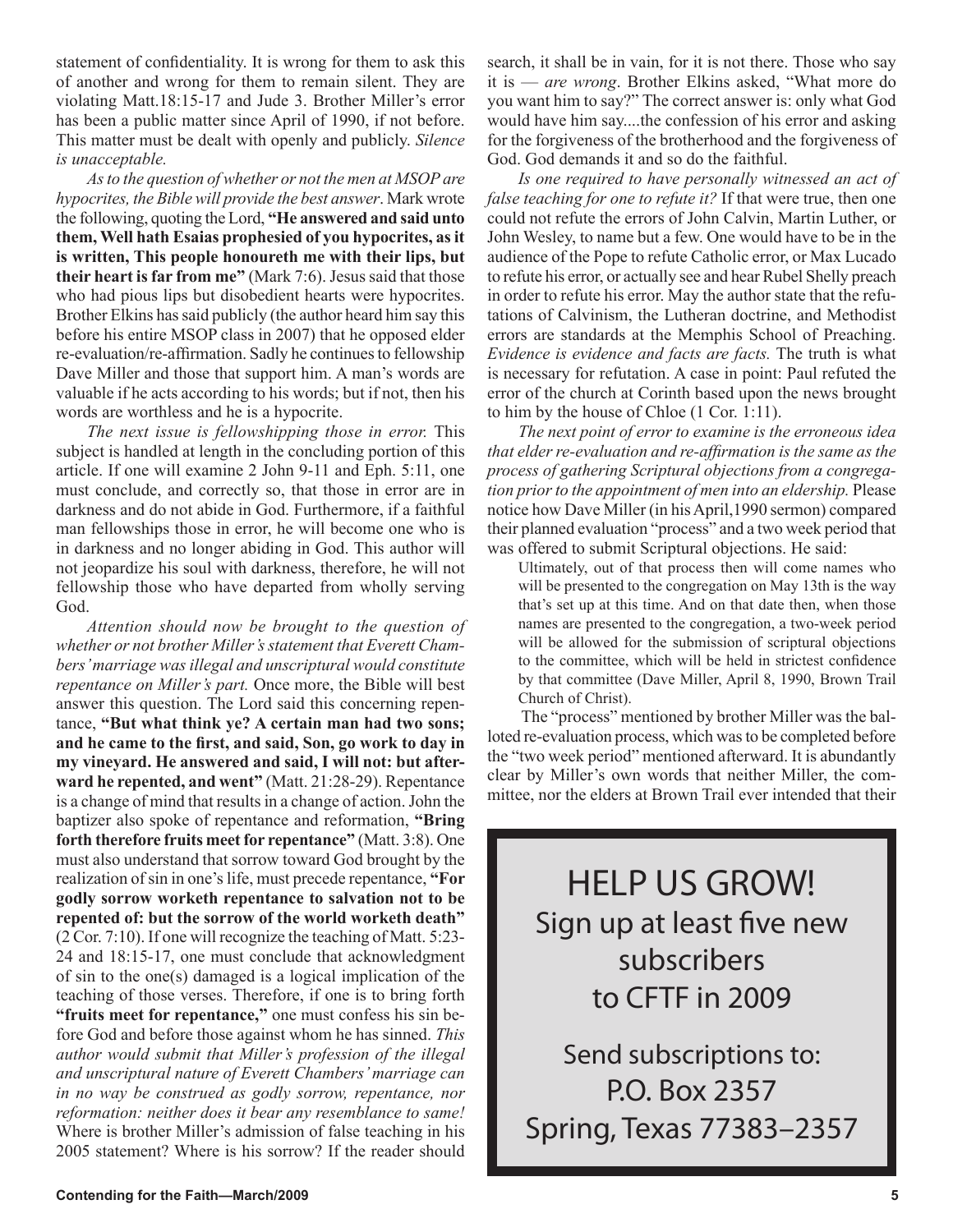re-evaluation process should simply be a waiting time for the submitting of Scriptural objections by the congregation. No, the time afforded to a congregation to voice their Scriptural objections is NOT elder re-evaluation/re-affirmation.

*Any statement to the effect that there were no objections to Dave Miller and Brown Trail's use of elder re-evaluation/re-affirmation before the ousting of Dub McClish and Dave Watson from the editorship of The Gospel Journal, in 2005, is simply false.* Within the pages of the 1997 Bellview lectureship book is a manuscript by Dub McClish entitled "Reevaluation/ Reaffirmation of Elders?" Brother McClish names a number of brethren who were opposed to elder reevaluation/re-affirmation, including Garland Elkins, before and up to, the then current date of 1997; that, was eight years before the change in the editorship of *The Gospel Journal*. In October, 2002, *The Gospel Journal*, featured an article by Marvin Weir entitled, "Change Agents and Leadership," which voiced strong opposition to Dave Miller's error. Even the pages of *The Gospel Journal* repudiated the false doctrine of elder re-evaluation/re-affirmation before 2005.

# **July 20, 2005 Schertz, Texas TGJ Board Meeting**

This author would now like to consider some facts relating to the meeting of the board of *The Gospel Journal*, in Schertz, Texas, on July 20, 2005. To verify the accuracy of this portion of the article, the author would refer the reader to the September, 2005, issue of *Contending for the Faith* and Dave Watson's summation dated, July 28, 2005. The board had met on the nineteenth and determined what they would say to McClish and Watson the next day. Therefore, what was recited by brother Michael Hatcher, from the screen of his laptop, at the opening of the meeting was indeed premeditated.

Please notice this quote from that aforementioned recitation,

The board has thoroughly discussed the situation (the AP scandal concerning Bert Thompson/Dave Miller and McClish's and Watson's refutation and dealing with that scandal – J. R.) and has unanimously determined that a change in the editorial staff may be necessary. Before making a final decision, we would like to hear any comments that either of you desires to make. It is not our intention to turn the meeting into a question and answer session (*CFTF*, September, 2005, p.17).

Now notice brother Hatcher's response.

 "The 'spin' that the board put on this is just that ― 'spin.' The fact is everyone knows that it is also. While we are stating publicly that there had not been a vote taken (there had not) thus no decision had been made (technically there had not), we all knew that there would need to be a change made regarding the editor and associate editor. The differing terms used ('fired,' 'dismissed,' 'accepted their resignation') all boil down to the same thing, and brethren know that. Dub (and David) were placed in a position in which they were forced to resign (if you don't believe that, ask either one of them)," (*CFTF*, September, 2005, p. 18).

Brother Watson wrote this account of the meeting shortly after it occurred.

The meeting began with brother Curtis Cates stating the ground rules. First, brother Cates stated that the meeting would not be a "question and answer" session. Both brother McClish and brother Watson had a list of questions prepared to ask the Board but only managed to ask very few. Second, brother Cates stated that brother Michael Hatcher would be the only spokesman for the Board. Third, brother Cates then asked brother Hatcher to read a unanimous resolution the Board had made the day before. (Board members later stated that the board began meeting at 8:30 am on the previous day and 'agonized' all day to reach this resolution. Brother McClish requested a written copy of this resolution on July 21, but none has yet been given.) The resolution stated that by unanimous decision the Board believed it MAY (this word was emphasized) be necessary to make a change in the Editor and Associate Editor of TGJ. The reason given as to why a change of the Editor MAY be needed was because of brother McClishs AP 'Summation' e-mail. The reason given as to why a change of Associate Editor MAY be needed was because of brother Watson's e-mails to the Board members. Brother McClish later pointed out that if his name was an anathema to TGJ because of his 'Summation' e-mail then the names of brethren Curtis Cates and Joseph Meador on the "Statement of Support" for Apologetics Press with brother Dave Miller as Director should also be considered an anathema to TGJ. Since the Board's opposition to brother Mc-Clish revolved around the AP 'Summation,' he asked brother Cates if the Board believed he had sinned in writing it. Brother Cates assured brother McClish that they did not so believe, and that they had never discussed what he wrote in those terms. Brother Michael Hatcher then stated to brother McClish that it was not the 'rightness or wrongness' of what had been said or written but the 'perception' of it. At this point in the meeting brother McClish and brother Watson were told they could say anything they wanted. Since they saw the 'handwriting on the wall' brother McClish resigned as Editor of TGJ and brother Watson resigned as Associate Editor of TGJ. Not one of TGJ Board members made any attempt to talk either brother Mc-Clish or brother Watson out of resigning as they had done with brother Cates and brother Meador the week before. Not one of TGJ Board members offered any options to either brother McClish or brother Watson. Not one of TGJ Board members suggested that the resignations were premature or should be discussed further. Instead, brethren McClish and Watson were asked to leave the room while TGJ Board members met in closed session (Watson, July 28, 2005).

*If the board would only entertain "comments" and not questions from Watson and McClish, how could it be anything but a forced resignation?* Some might ask if resignation really was demanded by the board? What else could the editors do when the board had made it clear that *The Gospel Journal* was (in their opinion) being destroyed (or put "in jeopardy," *CFTF*, Sept., 2005, p.17) by the actions of the editors. The only things that could have possibly saved the editors' jobs were full and complete apologies from the editors. Yes, apologies for refuting error and **"earnestly contending for the Faith,"** no less!

*Brother Elkins sadly took the ad hominem approach by attacking David Brown's character.* His attack (subtle though it may have been) was a diversion. Please note the following from *Introductory Logic* by Douglas J. Wilson and James B. Nance, "Ad Hominem: Meaning 'to the man,' this is an extremely popular fallacy. It is committed whenever someone attacks the person, rather than his argument. It can follow this general form: X says p, and X is bad. So p must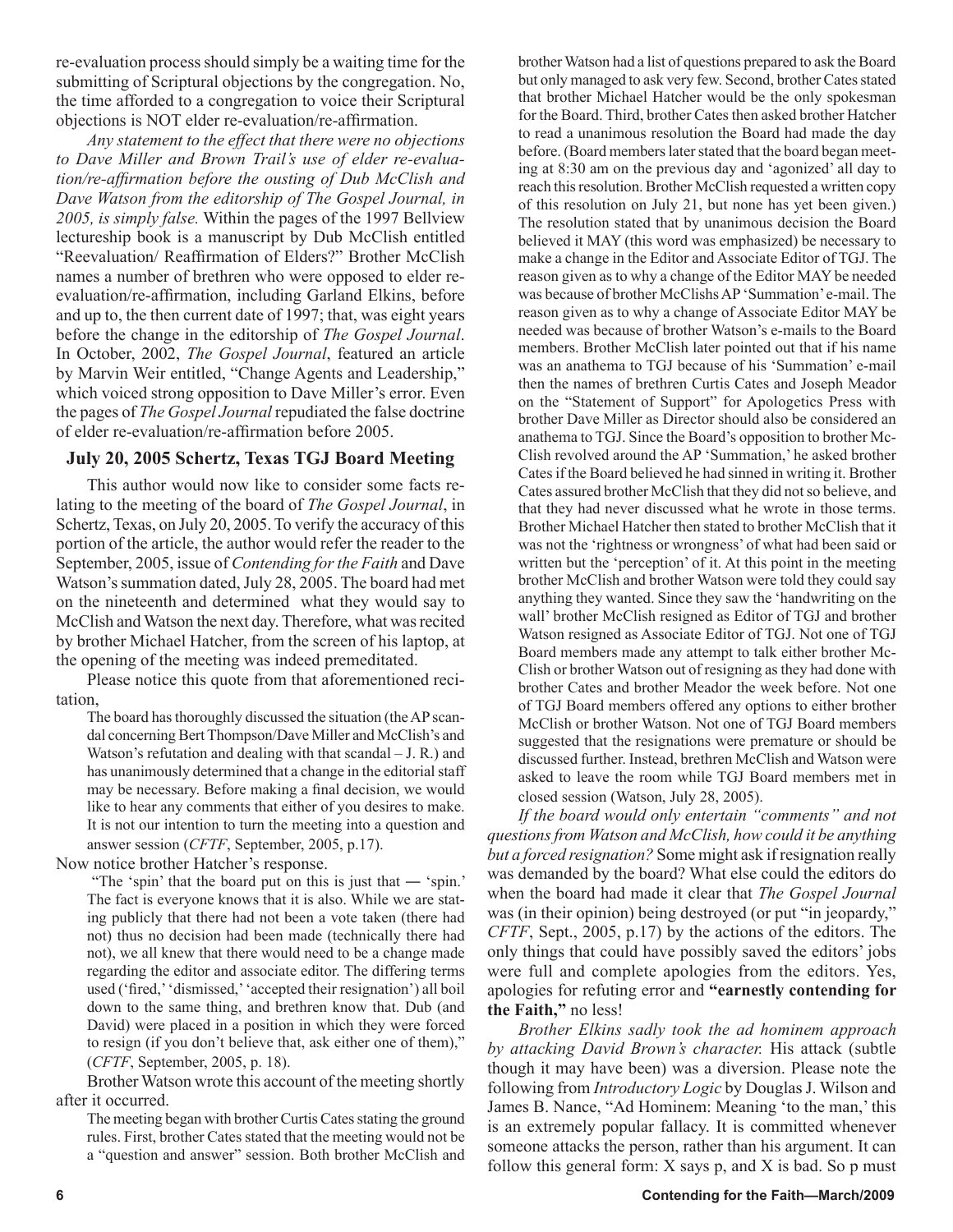be false," (*Introductory Logic*, pp. 104-105). Dear reader this is a fundamental of basic logic and this is a fundamental fallacy. For anyone to make a statement such as: "David Brown says that Dave Miller is a false teacher, and David Brown is bad. Therefore, Dave Miller is not a false teacher," is illogical and could never be used as sound argumentation. It is indeed very easy to turn and attack your opponent rather than offer logical proof for your statements. *This ad hominem approach has been used many times by those who support Dave Miller. When logic will not support you, all that is left to you are fallacies.* 

Brother Elkins has been given more than ample time to respond to the author's letter. He has chosen not to respond. Such is his prerogative. Verse three of the book of Jude commands that the faithful **"earnestly contend for the Faith."** We are to fight for the Truth against all foes as often as there is a battle. There is no decommissioning for the soldier of Christ. The author must, therefore, ask why any faithful Christian would refuse to defend his position if it were supported by the Truth? *The answer is that it is not supported by the Truth and cannot stand up under scrutiny.* If not, why not? Silence is not a herald of righteousness. If Dave Miller and his supporters are in the right, then let them prove their position. Let it be proven by pen and by mouth. Let it be proven so conclusively that it is beyond any possibility of doubt. Let it be proven with such frequency that none could deny it. But, let there not be silence!

# **The Original Letter Sent by the Author to Garland Elkins August 2008**

#### Brother Elkins,

I have decided to write this letter to you, after having spoken with you on the twenty-second of July, 2008, because I did not defend my position as clearly as was needed nor do I think that I left a clear statement of my position with you when our conversation was ended. Please let me say clearly that I will not and cannot fellowship error (Eph. 5:11). Brother Miller is in error and shall remain in error until such time as he repents of his sinful teaching and practices. This is, as you know, a Biblical mandate with general application to all who violate God's Law: one must repent to be forgiven (Luke 13:3,5; 17:3). The Bible also teaches that no faithful Christian can fellowship a false teacher (2 John 9-11), nor those that bid that same false teacher Godspeed (again Eph. 5:11). Dave Miller is a false teacher and although you once opposed his false teaching concerning elders, you and the Memphis School of Preaching now support him, though he has not repented. Therefore, I cannot, with God's approval, fellowship you or any others that would support Dave Miller in his present condition.

I am bound by the Word of God to present the proof for my position (1 Peter 3:15, 1 Thess. 5:21). If I cannot prove my position, I must not hold it. The same rule applies to all Christians. Logic demands that only such conclusions as are supported by evidence should be drawn. To draw conclusions that are not supported by proper evidence is to be irrational. God demands that we be rational (1 Thess. 5:21). When one has evidence, one must then draw his conclusions based upon that evidence and not on things which are no evidence at all. Proper logical conclusions will stand in the face of testing; illogical or irrational conclusions will not. Brother Elkins, I know that I am not telling you anything you do not already know. I feel certain that you understand the rules of logic, for such understanding is necessary for proper debating and refutation of error. If a man can prove his position by correctly using true logical processes, then he is right in his stance. If he cannot prove his position by said means, his position is false and must be relinquished.

Having stated the above I will now proceed to the proof. Please let me bring your attention to the tenth paragraph of brother Miller's sermon. The last statement of that paragraph is as follows: "What follows then that [*sic.*] one of the qualifications of a shepherd is that the membership perceives him to be such, and is willing to submit, and to follow, to respect, and to trust." Brother Miller offers this as the conclusion to his premises pronounced in this paragraph. This conclusion is false for it adds two qualifications to those listed by Paul as recorded in 1 Timothy 3 and Titus 1. No man has the right to add to the Word of God (Rev. 22:18). Sound arguments must have true conclusions. Since this conclusion is not true, the argument cannot be sound. Please note these words from brother Thomas Warren: "To say that an argument is sound is to say both (1) that the argument is valid and (2) that all of the premises are true. If it is the case that either (1) the argument is not valid or (2) even one of the premises is not true, then the argument is not sound. And, it must be noted, only sound arguments prove their conclusions to be true," (*Logic and the Bible*, pp. 10-11).

This statement directly relates to the basis for brother Miller's doctrine of reevaluating/reconfirming elders. If one can "prove" that in order to be a qualified elder, that man must be "perceived" as an elder by the flock and that the flock must be willing to follow his leadership, then he has the necessary "proof" to justify elder reevaluation/reaffirmation. However, taking away the aforementioned "proof" will cause the false doctrine of elder r/r to topple. False "proof" is no proof at all; it produces erroneous rather than true conclusions. When one offers false evidence to prove his arguments, the rational thinker must reject his assertions. No one concerned with the truth can accept them. Brother Miller has offered false evidence to prove his arguments. Therefore, brother Miller's arguments cannot be accepted and must be pronounced for what they are: false. Brother Miller taught false doctrine in the sermon he delivered at the Brown Trail Church of Christ in 1990. The faithful child of God must reject that teaching and not fellowship the false teacher (2 John 9-11). When one considers the law of implication one must realize that: "any doctrine which implies a false doctrine is itself false" (Warren, p. 25). Therefore, a false doctrine can only imply other false doctrines. The argument which brother Miller proposed in the tenth paragraph of his sermon in question has been proven to be false, and since it implies the doctrine of elder r/r, elder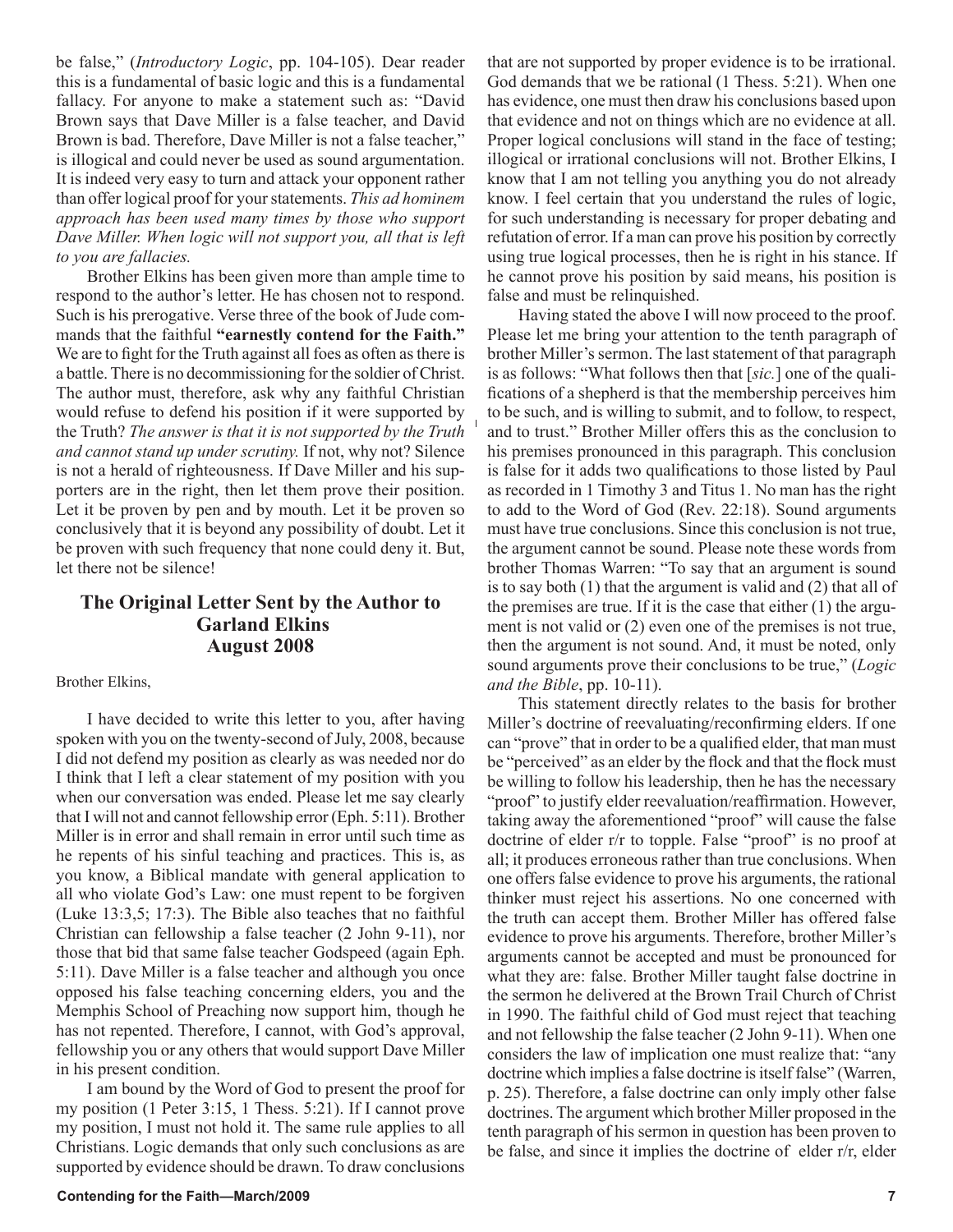r/r must be false.

Please note these further objections to brother Miller's sermon. The very first sentence of the sermon is as follows: "A statement was made by our elders several months ago concerning their determination to give this congregation an opportunity to make adjustments in the leadership of this church in the future." God has clearly determined the only way that a congregation can rightfully effect a change (removal because of sin or non-qualification) in an eldership: **"Against an elder receive not an accusation, but before two or three witnesses. Them that sin rebuke before all, that others also may fear"** (1 Tim. 5:19-20; also 1 Tim 3:1-7, Titus 1:5-9, and 1 Peter 5:1-4). Brother Miller says the same thing in one part of his sermon: "It therefore follows, that a man can be removed from the office of an elder. In fact, there we have the process of doing so." Brother Miller correctly said that 1 Tim. 5:19-20 (which he quoted/read just before the above quoted statement) was the process for the removal of apostate elders. However, brother Miller said in paragraph ten that the perception of a man to be an elder by the congregation was also a qualification. Such a statement is a contradiction of Biblical teaching on the matter as per the above cited verses and brother Miller's own statements; he has contradicted the Bible and himself.

Let it be further noted that the Biblical authority of elders has been violated. The first sentence of the sermon (as quoted above) speaks of this very thing. The eldership of the local congregation has the authority over that individual flock (Heb. 13:7,17). Inasmuch as God has decreed that they lead; they may not, with God's approval, leave that authority and responsibility to others. For the same reason, none may, with God's approval, take the authority and responsibility from those elders. The "membership at large (paragraph 7)" or the whole of a congregation never has the authority to make decisions. In every congregation the authority is given by God to the eldership (Heb.  $13:7,17$ ) or to the men (1 Tim. 2:12), if there is no eldership in place, never to the whole congregation. If an eldership has the authority over a congregation, and it does (Heb 13:7,17), then the appointment of additional elders or the removal of unqualified men must be decided by that eldership and not some other group of any sort. The Brown Trail congregation had five elders in place at the time of this sermon: "our five current elders" (paragraph 14). The only way that the eldership at Brown Trail would not have had the authority over that congregation is if four of the five elders had become unqualified, leaving only one man remaining as a faithful elder. In which case that one man could no longer

**THE 2008 BOUND VOLUMES OF CFTF ARE AT THE PRINTER. WRITE, PHONE OR E-MAIL US TODAY FOR YOUR COPY. WHY NOT ORDER AN EXTRA COPY FOR A FRIEND**?

serve as an elder, but would become part of the leadership of the men of that congregation. Another possibility, of course, would be if all five of the elders became unqualified, then the outcome would be the same as the first explanation. There is no Biblical place for the doctrine taught by brother Miller in his sermon under consideration.

The above proofs are not all that could be levied against this sermon, but these are certainly enough. If a doctrine is false, one proof of that error is as conclusive as one hundred. Brother Miller publicly taught false doctrine, and he has not yet repented publicly of his sins. There are no words of repentance in his statement of 2005. Where are the words saying that what he taught was unscriptural and that he was in error for teaching such things? One cannot find them for they are not there. We are still waiting for such to be forthcoming. All that is expected of brother Miller is the same that would be expected of any other brother who had done the same. Error must not be condoned and certainly never encouraged.

Brother Elkins, both logic and Scripture prove that brother Miller has taught false doctrine and thus he has sinned. If you support him in his unrepentant state you are in violation of 2 John 9-11. All who support him in his present condition violate 2 John 9-11; and what is more, all who support him are party to his continuing in sin and thus contributing to the endangerment of brother Miller's soul. The Gospel calls upon you to repent, brother Elkins. It is my sincere prayer that you do.

A brother in Christ, /s/John Rose

> **—2490 Larkspur Avenue Middleburg, FL 32066**

"Haughty people seem to me to have like the dwarfs, the statures of a child and the face of a man." —Joubert

# **FREE CD AVAILABLE**

*Contending for the Faith* is making available a CD-ROM free of charge. *Why is this CD important? ANSWER*: It contains an abundance of evidentiary information pertaining to Dave Miller's doctrine and practice concerning the reevaluation/reaffirmation of elders, MDR, and other relevant and important materials and documents directly or indirectly relating to the Brown Trail Church of Christ, Apologetics Press, Gospel Broadcasting Network, MSOP, and more.

To receive your free CD contact us at *Contending for the Faith*, P. O. Box 2357, Spring, TX 77383-2357, or email us at dpbcftf@gmail.com.

If you desire to have a part in the distribution of this important CD you may make your financial contributions to the Spring Church of Christ, P. O. Box 39, Spring, TX 77383.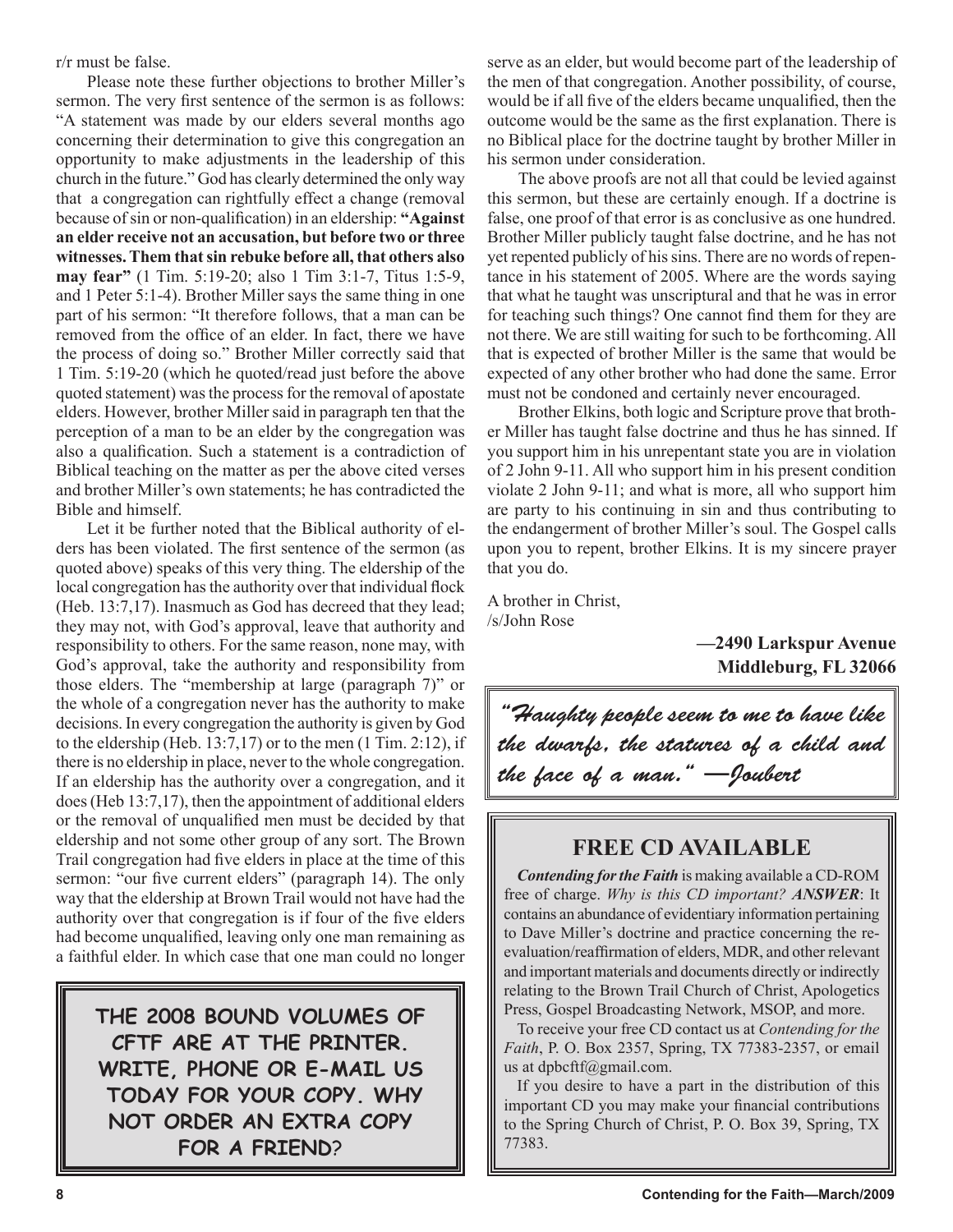# **A CRISIS IN LEADERSHIP**

# **Skip Francis**

There is a crisis of leadership in the churches of Christ today. While much of this crisis might be blamed on elderships, it must be recognized that elders come from the general membership and must exhibit leadership qualities in order to be considered for the eldership in the first place. There is no question that the elderships of the past might bear at least a part of this burden. Were it not for such elderships, who forsook their responsibilities to guard and protect the flock of God (Acts 20:28), we would not have had to deal with the plethora of change agents that first began to spill their evil doctrines in the past century: men like W. Carl Ketcherside and Leroy Garrett; and more recently Rubel Shelly, Lynn Anderson, Jeff Walling, and such like. Where were our elders then? Where was the leadership of sound men of the faith as these agents of change began to spread their faith shipwrecking doctrines "**like a canker**" (2 Tim. 2:17)? There is a crisis of leadership in the Lord's church today when men fail to stand for the truth, especially when it means taking heat from friends, family members, and those associates that one has cherished over the years. There is no leadership when such men will not take a stand against an alma mater, publication, or congregation in which they have worshipped.

There is a crisis of leadership when the "para-church" organization becomes more important than the Truth of God's Word or the church that Jesus bought with His own blood (Acts 20:28). When such modern organizations as Freed-Hardeman University, Memphis School of Preaching, Online Academy of Biblical Studies, Polishing the Pulpit, Lads to Leaders/Leaderettes, Apologetics Press, The Gospel Broadcast Network, and many others, have become more important than a stand for the Truth and maintaining one's proper fellowship *ONLY* with those who continue to "**walk in the light**" (1 John 1:7), we are certainly in a crisis situation.

True leadership begins with one being willing to lead. A true leader is one who is willing to go against the flow of popular opinion and stand out in the crowd. A "go along, get along" mentality is NOT the trait of a good leader. One of the most dangerous jobs for a soldier in combat is to "walk point," This involves going ahead of the platoon and looking for possible booby traps and snipers. Those who were used in this position had a much higher mortality rate because they were usually the first to come under fire, and there was always a percentage of booby traps they did not see in time. A true leader is one who is willing to "walk point." This is what prompted the prophet Ezekiel by Divine inspiration to write, **"And I sought for a man among them, that should make up the hedge, and stand in the gap before me for the land, that I should not destroy it: but I found none"** (Ezekiel 22:30). The person who will **"stand in the gap"** is the one who is willing to put himself into a position where he may be the brunt of criticism, not once but many times over. I recall having heard about the stand for the truth made by one preacher with the following statement: "He will jump on the bandwagon after the wagon is full." We have many such preachers today, who will only get involved in taking a stand after they have put their finger in the wind to see which direction it is blowing, and only after many others have taken the lead in doing so. *Where are our leaders?*

In most lessons I have heard over the years on the subject of elders it is their qualifications that are under consideration. Though it is definitely needed and right to discuss the qualifications of elders, and elders DO need to meet these qualifications, the *WORK* of elders needs far greater attention than it currently receives. In fact, is that not what is under consideration when we examine the first and primary qualification of an elder; the desire to be involved in a good work? Paul, in discussing this issue with young Timothy, put it in this fashion: **"This is a true saying, If a man desire the office of a bishop, he desireth a good work"** (1Tim. 3:1). How can a man desire a work if he knows little of what that work involves? Further, how can a man truly "desire" a work if he is unwilling to actually *DO* that work?

I was baptized into Christ in the latter part of 1972 and, since that time, I have experienced a variety of different

# **DVD OF THE FIRST THIRTY-FIVE YEARS OF** *CFTF*

# **THE DVD SELLS FOR \$50.00 PLUS S&H. ORDER FROM**

*CONTENDING FOR THE FAITH***P. O. BOX 2357SPRING, TEXAS77383-2357**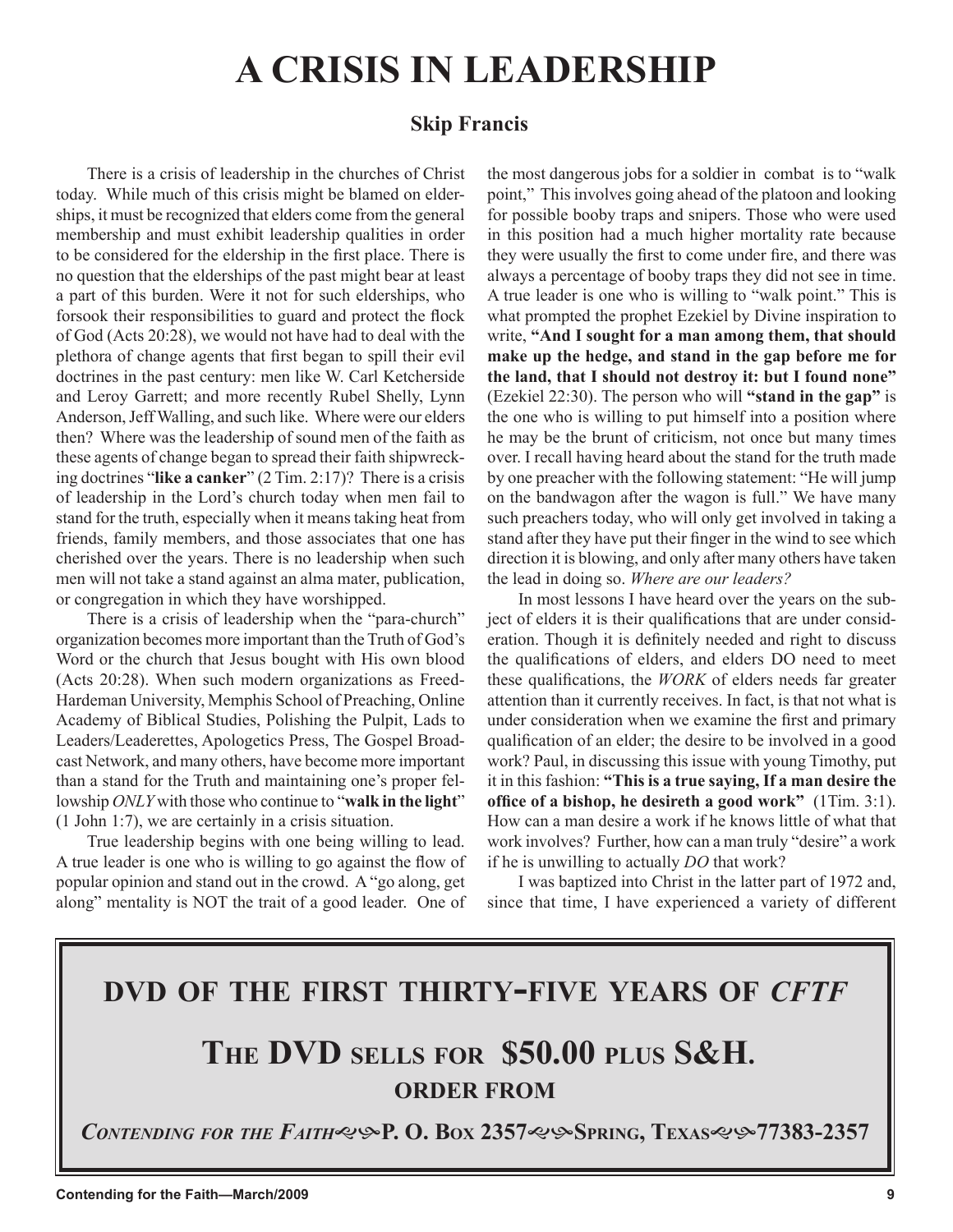elderships; different in personality, different in methodology, different in style but none of these things would, in any ordinary sense, automatically disqualify an eldership. On the other hand, I have also experienced, or heard of, elderships that differ greatly in their effectiveness as elders. I have seen elderships that were poor, mediocre, fair, and good. In each case there are reasons why they fit into the category that I have assigned to each one. In some cases the obvious reason they are sub-standard is because some of the elders, if not all, were not qualified for the office to which they have attained. In other cases it was a distinct lack of understanding of what the work of an elder is and their own ability to do it. When men are unqualified for the eldership, either by reason of basic qualifications, or a lack of ability to do the work, they need to either step up or step down. As the old adage goes: "If you can't stand the heat, get out of the kitchen!"

When we examine the qualifications for elders given in 1Timothy 3:1-7, as well as in Titus 1:5-9, we should be able to understand exactly why these men *must* meet these qualifications: they fit the very work that they are to do. Had all elders actually met these standards, the church might not be in the mess it is in today.

**1 Timothy 3:1-7** — T**his is a true saying, If a man desire the office of a bishop, he desireth a good work. A bishop then must be blameless, the husband of one wife, vigilant, sober, of good behaviour, given to hospitality, apt to teach; Not given to wine, no striker, not greedy of filthy lucre; but patient, not a brawler, not covetous; One that ruleth well his own house, having his children in subjection with all gravity; (For if a man know not how to rule his own house, how shall he take care of the church of God?) Not a novice, lest being lifted up with pride he fall into the condemnation of the devil. Moreover he must have a good report of them which are without; lest he fall into reproach and the snare of the devil.**

 As we examine each of these qualifications, we should be able to see how they fit in to the work of an elder/bishop. An elder, especially in his role of shepherd, must be vigilant, sober, able to feed (teach), given to hospitality (to know his flock), he must be **"blameless"** that he will be an adequate leader, and he must be patient. We should also be able to see the need for the negative qualifications as well. An elder who is a striker or brawler will not be vigilant. An elder who is given to wine will not be sober. An elder who is greedy or covetous will act as a hireling and not a shepherd. Similarly, an elder cannot oversee a household if he cannot care for his own. A **"novice,"** almost by definition, cannot be an "elder," since the elder is assumed to be spiritually mature. In all too many elderships, there are men serving in the office of a bishop that have hardly a gray hair. This is in part because some assume that a person can be an "elder in training." This is a basic failure on the part of elderships since the qualifications given in 1 Timothy 3 and Titus 1 are not "ideal" qualifications but basic ones. It is rather like someone applying for a job and submitting a resume that does not fulfill the basic hiring premises that were advertised. Such resumes most often end up in the "round file." Similar qualifications are given in Titus

chapter 1, but we will focus on only a part in this article.

**Titus 1:9-11—Holding fast the faithful word as he hath been taught, that he may be able by sound doctrine both to exhort and to convince the gainsayers. For there are many unruly and vain talkers and deceivers, specially they of the circumcision: Whose mouths must be stopped, who subvert whole houses, teaching things which they ought not, for filthy lucre's sake.**

If men had truly met these qualifications, the Rubel Shelly/Max Lucado crisis would have been nipped in the bud when it first began. Instead, it was allowed to play out because spineless men in the eldership were unable or unwilling to stop the mouths of these gainsayers (Tit. 1:11) — because of the popularity of the men involved. Is this not the very thing that Paul was referring to when he said that these vain talkers **"subvert whole houses?"**

If men had truly met the qualifications of elders, would the current division that exists in the church over the teaching and practice of the elder re-evaluation and reaffirmation (elder r/r) doctrine ever have occurred? Unqualified men would never have been put into the eldership, and/or would have been scripturally removed without the need to put anything to a public vote. Rather than deal scripturally with an unqualified eldership (1 Tim. 5:19-20), the eldership at Brown Trail Church of Christ, and a number of other congregations before and since, decided to practice that for which there is no scriptural authority and put the eldership, albeit temporarily, in subjection to the membership. Rather than being true shepherds of the flock, these elders handed over their flock to the wolves in sheep's clothing. No matter what the outcome may have been, this is still the reality of what they did at the time. It was a cowardly way to go about dealing with unqualified elders.

What does the work of an elder involve? In order to exhort and convict the gainsayer, first and foremost, one must have backbone. The spineless and cowardly need not apply! As Jess Whitlock put well in his manuscript for the 2008 Bellview Lectures, using a term from the fast food industry — "boneless chicken," he implied that there are many elders and preachers today that are "lacking in backbone" and cowardly. Anyone unwilling or unable to make scriptural decisions and then stick to these decisions has no business in the eldership in the first place. Further, when elders become unable to do such work, because of age, infirmity, or by reason of poor temperament, they need to withdraw from the eldership.

In order to use sound doctrine, one must first have a knowledge of what sound doctrine is. This involves an elder's own need to insure that he is not only involved in daily Bible study, but also staying informed about things going on in the local congregation and the brotherhood at large. This was Paul's first basic instruction to the Ephesian elders when he met with them while on the road to Jerusalem in Acts chapter 20. In verse 28, he begins by instructing them to **"take heed to yourselves."** This involved some introspection and proactive involvement. The elder must be certain that he is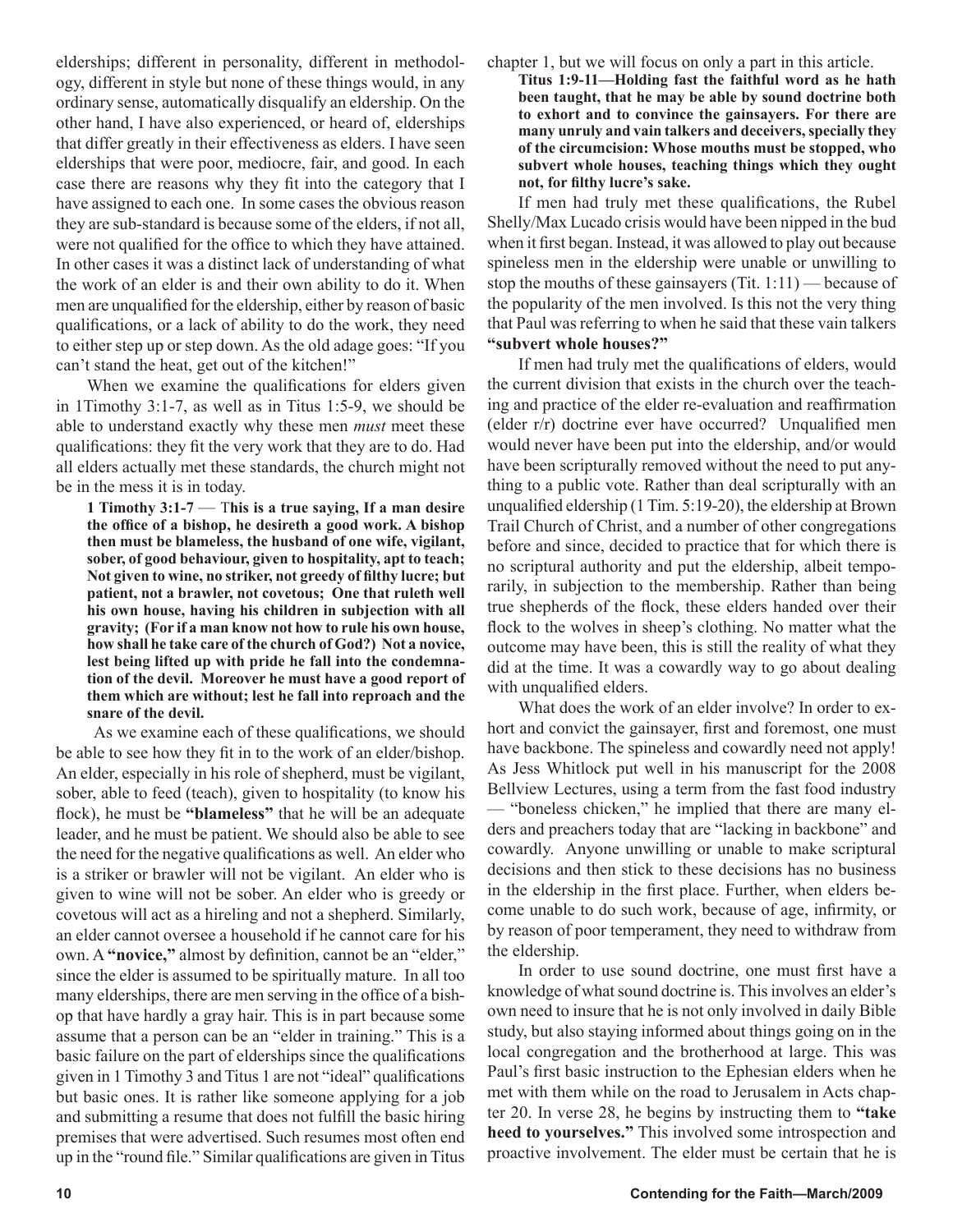knowledgeable of the Scriptures and of their application to the issues at hand. In order to stop the mouths and prevent the subversion of whole houses, an elder must have the right kind of conviction toward the betterment of the entire congregation, not just in the here and now but in eternity. I have seen this applied in several different ways, and each one manifests itself in a category of elders.

The poor elder simply will not stand up to the gainsayer no matter what. One eldership I worked both with and for saw me as simply a hireling and not as a true member of the congregation. I was told by these "elders" that they were unwilling to lose even one member over the preacher. What was truly sad about this situation was that this included those who seldom darkened the door of the church house at all! I was only at this congregation for 5 months, start to finish, yet there were those who attended less than half dozen times that were allowed an input into my work there. This was just the tip of the iceberg. Though the elders were fine with doing the work of deacons (i.e., one elder was also the treasurer), when it came to anything of spiritual importance they would call a congregational meeting. I will point out here that I DID say "congregational" and not just a "men's meeting." Women and children were present at these meetings and every member was allowed an input AND a vote. Shortly before my departure, the elders put out a congregational survey that was ostensibly to take the pulse of the congregation on several issues. At least this is what I had been told it was to be. Instead it was filled with questions about me and my work with that church (remember I had only been there 5 months—one month of which the church building could not even be accessed due to bad weather). This was not the only time that an "elder" or even an "eldership" lied to me or about me. It seems that the former preacher had taught little but "feel good" sermons, had worn an earring, preached in casual attire, and had been in the habit of not giving invitations at the close of his sermons. He had, ostensibly, scratched their ears with that which was not sound doctrine. The survey that was handed out was given to every "perceived" member, even those who had not been baptized into Christ (I had already run into this problem with at least one member there and was told about the matter by others). Teens, women, and unfaithful members were allowed to participate. The results of this survey were varied, but it was plain that more than one person was not happy with my preaching. This was summed up by one person who complained because I had put too much Scripture into my sermons! I left after the elders took a group to the Tulsa International Soul Winning Workshop.

A mediocre eldership is one that will try to accommodate a gainsayer while also attempting to keep a sound preacher. They may, at times, try to defend the preacher by explaining away something that he has preached, or even give a tacit defense of him from time to time. Just as often they will try to agree with the naysayer with comments like, "Yes, I know, the preacher is a little harsh at times." They will often try to sweep under the rug various complaints, or simply try to ignore them and hope they go away. Often such elders will simply try to appease the vain talker by telling them they will "speak to" the preacher about it, but then say nothing to him about it at all. They will also try to back peddle on decisions they have made at the first sign of any resistance from the membership. They will express their concerns over the loss of some members (even when such losses are inevitable when the Truth is preached), and put such numbers on a higher level of importance than the soundness of the flock that remains. In fact, in my experience, there are often far more losses when a sound man leaves a congregation than ever occurred while he was preaching for it. Such elders are trying to be politicians and are concerned about being popular, so much so that they are willing, ultimately, to sacrifice the preacher to the wolves at the first opportunity. As one preacher wrote elder must, oversee "all the flock, all the time." This includes wayward and gainsaying family members and friends. By sad experience I have concluded that more damage has been done in local congregations by family members of elders than any other single group. In fact, this can be narrowed down even further. As many of my preaching brethren will attest, an unruly elders wife can do considerable damage to the local church over the years, especially when the elder will not take his obligation to **"ruleth well his own house"** (1Tim.3:4) seriously. Rather than stop the mouths of the gainsayers and vain talkers, who may or may not be a part of their own family, a mediocre elder will allow an "undercurrent" to continue in the church until there is, ultimately, a blowup of some kind. Such will often be blamed on the preacher and, once again, the cowardly, mediocre elder will simply ask the preacher to move on.

A fair eldership is one that does the work of an elder in most things, though they are often lax in getting work that

# **Gift Subscriptions**

**Do you know of an individual or a church that needs to be made aware of the false doctrines and teachers that are troubling the Lord's church today? If you do, why not give them a subscription to** *CFTF***?**

# **SUBSCRIPTION PLANS**

**Single subs., One Year, \$14.00; Two Years, \$24.00; Five One-Year Subs., \$58.00. Whole Congregation Rate: Any congregation entering each family of its entire membership with single copies being mailed directly to each home receives a \$3.00 discount off the Single Sub. Rate, i.e., such whole congregation subs. are payable in advance at the rate of \$11.00 per year per family address. Foreign Rate: One Year \$30.00.**

| <b>MAIL SUBSCRIPTIONS TO:</b><br><b>P.O. BOX 2357</b><br><b>SPRING, TEXAS 77383-2357</b> |
|------------------------------------------------------------------------------------------|
|                                                                                          |
| 1 Yr. 2 Yrs.                                                                             |
| <b>NAME</b>                                                                              |
| <b>ADDRESS</b><br><b>CITY</b><br>ST.                                                     |
| <b>ZIP</b>                                                                               |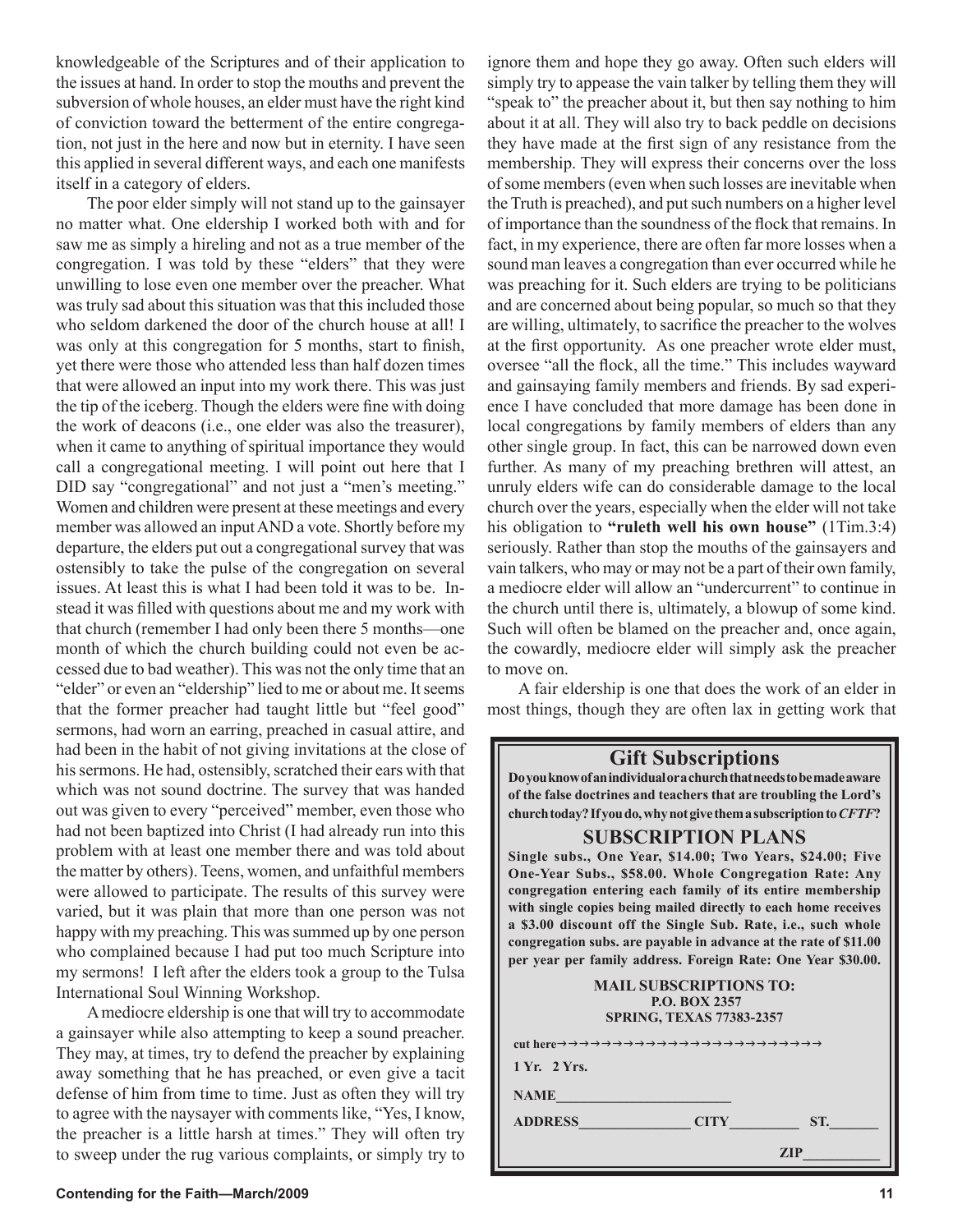needs to be done accomplished in a timely way. Such a man may be a good "firemen", in that he deals with situations when they arise, but he is not proactive in keeping the wolves at the door. They might allow the gainsayer a place in the flock with all good intentions, perhaps hoping that these vain talkers will learn better through sound teaching from a sound preacher of the gospel. Though such is indeed laudable, it is a sort of "buyers beware" situation. I have seen situations that float from congregation to congregation carried from one to the other by disgruntled members. They are not with a church long before they begin to go down their list of complaints, and they are almost the same complaints they have routinely voiced in the other churches where they have been members. They are not always obvious in what they are doing so they can spread their vitriol around quite a bit before it becomes evident that there is a problem. Like the gainsayer, they can subvert quite a few households before the damage is obvious to the eldership. This is why it is incumbent on elderships to truly know each member under their oversight. It is no accident that Jesus and His divinely inspired apostles and prophets referred to this relationship in a shepherd/flock analogy. The shepherd lived with the flock in Bible times, so that the flock became fully familiar with him and he with them. *When someone shows up at the door, a proactive eldership will find out who they are before they are simply added to the rolls of the church.* Why are they in the local area? What congregation did they come from? Did they leave another congregation in the area, and, if so, why? Have they ever been under church discipline at a former congregation? Further, such elderships need to have established policies and procedures in order to insure that all the flock are aware of congregational standards. Such areas as rules of appropriate dress, acceptable Bible versions for public use, use of the building and grounds, and the like, need to be established and adhered to. In addition, elderships should have established guidelines for how to deal with various obvious church problems, such as: what form of discipline is appropriate in certain cases where such is needed. How many "unexcused absences" from a member will be considered grounds for what form of discipline? How long will the eldership wait before further action is taken? Further, elderships should not operate as a type of "star chamber." Their actions should be transparent to the membership. This is not to say that there may be some actions taken by the elders that will kept private, but overall the elders should do nothing that they are ashamed to put forward to those they oversee.

Good elderships seem to be few and far between these days. Though I have not worked with any that I can safely say fall into this category, I have heard of the methods of a few that puts them into this category. A good eldership will not allow the gainsayer to get a foothold in the local church.

**Acts 20:28-31—Take heed therefore unto yourselves, and to all the flock, over the which the Holy Ghost hath made you overseers, to feed the church of God, which he hath purchased with his own blood. For I know this, that after my departing shall grievous wolves enter in among you, not sparing the flock. Also of your own selves shall men** 

### **arise, speaking perverse things, to draw away disciples after them. Therefore watch, and remember, that by the space of three years I ceased not to warn every one night and day with tears.**

When someone new shows up, they are warmly welcomed, hopefully by the eldership. It is the eldership that has all the initial contact with them. At some point the elders will sit down with one another and discuss their observations about the new person and then will ask to meet with them to find out a little about who these new faces are. Any questions that have arisen as a result of observation, along with the ones mentioned above, should be asked at that time. These are but a few simple steps that a good eldership will do with any new face that shows up at their church building. They will also keep an eye on these new sheep over time so that their understanding of who these brethren are can be expanded. Contrary to what some may think, this is not necessarily being "suspicious." It has, as its ultimate goal, the need for the shepherd to know the flock. In addition, since men will arise *from* the flock as well, a good eldership will be plain in their speaking with their existing membership. When difficult issues are addressed from the pulpit, it should be the result of recognition by the elders that such issues need to be addressed. The elders should then follow the preacher into the pulpit and make it plain that the things that were addressed are also the policy of the eldership and any deviation will not be tolerated. I heard of one "good" eldership who made it plain that the door of the church building was made, by design, to "swing both ways," thus implying that those who disagreed with the contents of a scriptural sermon could take their complaints elsewhere.

Gainsayers, vain talkers, and those who would deceive, will often manifest themselves by demanding the firing or resignation of the preacher, and will then hold their membership at the local church "hostage" by ransoming their personal attendance as the cost of keeping the preacher. Any eldership that would kowtow to such behavior by any member is mediocre at best.

**1 Peter 5:1-4—The elders which are among you I exhort, who am also an elder, and a witness of the sufferings of Christ, and also a partaker of the glory that shall be revealed: Feed the flock of God which is among you, taking the oversight thereof, not by constraint, but willingly; not for filthy lucre, but of a ready mind; Neither as being lords over God's heritage, but being ensamples to the flock. And when the chief Shepherd shall appear, ye shall receive a crown of glory that fadeth not away.**

The work of an elder requires that oversight be taken. It is wrong to say that an elder has oversight over spiritual matters and deacons have the oversight of the physical items. The elders oversee all the church all the time. One translation of the Greek word *"episkopeo"* is that of "look diligently," thus this oversight cannot be passive. In fact, it is a present active participle, thus the diligence involved. This is a work that must be done willingly. I have heard of elderships where some are only elders because there was no one else to take the job. This violates not only the "desire" requirement, but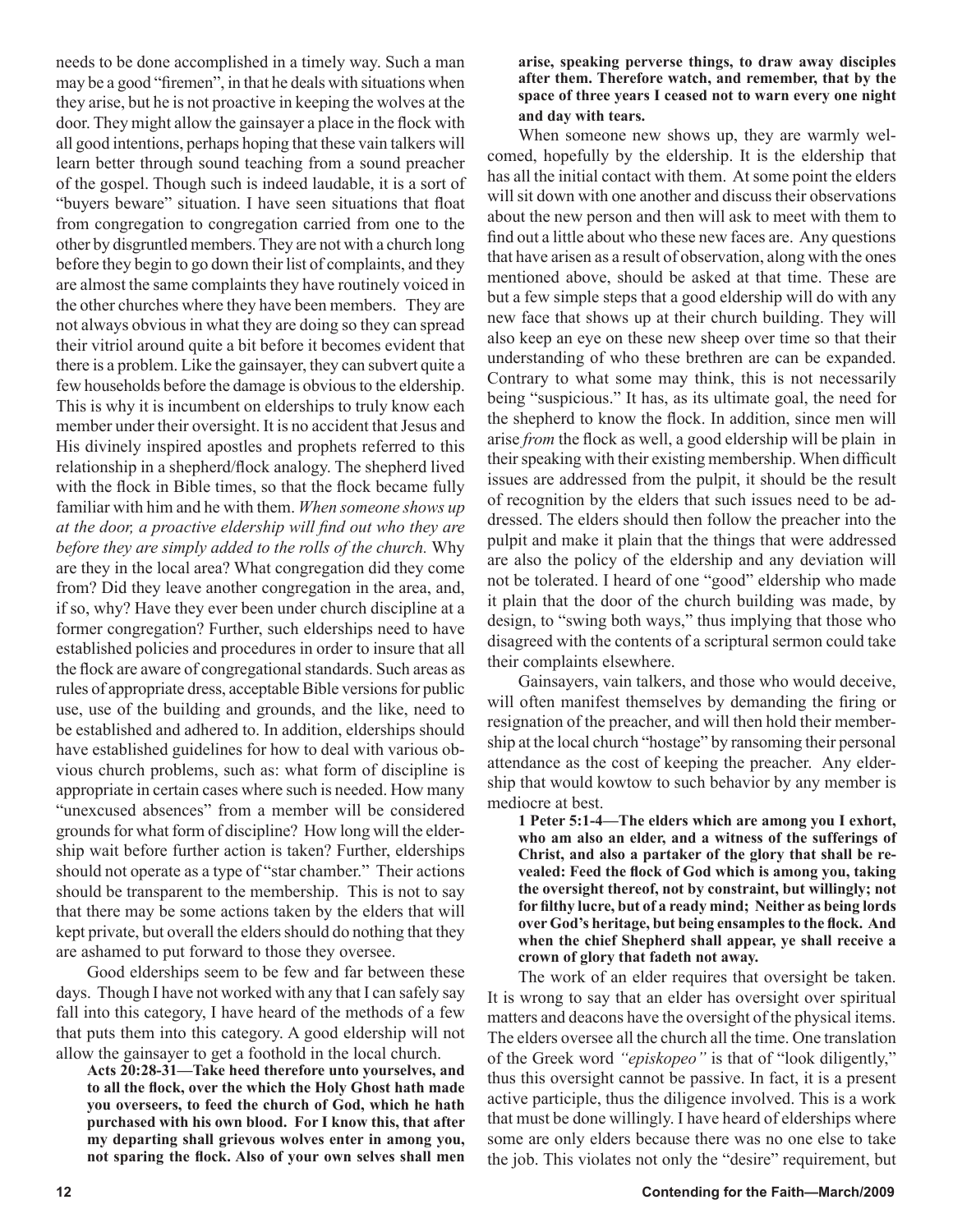also the **"constraint"** one. An elder should be one because he desires so to be, and not because he was coerced or forced into it. An elder who no longer can do the work of an elder should not be "constrained" to remain an elder merely because he feels that he had no choice in the matter. Better the turmoil that sometimes results from having to resort to men's meetings than to have an unqualified eldership overseeing the Lord's flock.

An elder must also have a ready mind. This demonstrates the idea of being "proactive". He must not **"lord it over"** the flock. In other words, it is *NOT* a position of abject authority to uplift the ego of the individual. Instead, the elder is far more the steward of God's gifts. This is not to say that he has no authority, but rather the opposite: *that he must exercise the authority given him by God and must use THAT authority and not his own.* The very problem with the elder r/r issue was the notion that the elders could do something for which they had not been given any authority.

We do have a crisis of leadership in the church. Unfortunately, leaders are not born, they are trained. Such training should begin at the earliest stages of life. As soon as young people are old enough to begin to receive Bible instruction, such instruction should include their own involvement in the work of the church and how they should be leaders as well. Elders, deacons, preachers, Bible class teachers, elders and deacons wives, and faithful members are all **"taught of God"** in order to develop the knowledge and skills necessary to Godly service. Such training does not require a para-church agency. In fact, the most effective training is always done in the local church. In times past young men were trained to leadership positions through "Timothy classes" or "preacher boy training". This was always done in the local congregation.

What do we do now? Let us begin to teach men why they should be willing to attain to a leadership role in the Lord's church and then provide them all the instruction they need in order to qualify for such. If it was possible to do so in the first century, under the Roman Empire, it certainly is possible today. Furthermore, such men attained to the eldership in just three years. Acts 14:23— **"And when they had ordained them elders in every church, and had prayed with fasting, they commended them to the Lord, on whom they believed."** Such ordaining of elders was done a mere three years after the founding of these churches. This demonstrates that good, sound leadership is possible even in a relatively short period of time, if the proper instruction is given. The key to bringing this about is EFFORT. There must be first a recognition of the crisis that we are in, and then an effort to resolve it.

Have no doubt, the church is in a leadership **CRISIS**! There is hope, however, if **WE** make the effort.

> **—1334 Carpenter Dr. Liberal, KS 67901**

"...a bishop must be blameless, as the steward of God ..." (Titus 1:7)

ড়ড়ড়ড়ড়ড়ড়ড়ড়

# **ELDERS: Who Are These Men?**

*Their Work In Practical Terms (3)*

*"...take care of the church of God..." (1 Tim. 3:5)*

**The Late W. N. "Bill" Jackson** 

In the first installment in this series of articles we noted the New Testament words used for elders, and saw the work in terms of the definitions of those words. These definitions pointed to the work in the broader sense than that which we now will give. Our headings will be those taken from the items found in the word definitions, and will lead us then to see the varied activities involved in the work of elders. Naturally, there is some overlapping.

We suggest these:

# **1. OVERSEEING THE FLOCK OF GOD**

The Holy Spirit has given them this work (Acts 20:28), and since the flock is formed into a congregation, with service, living, worship and daily activities, elders indeed have tremendous responsibilities in **"taking care of the church of God"** (1 Tim. 3: 5). We may lay aside the old saying, since it is error, that "*the elders oversee the spiritual matters, and the deacons oversee the material*  *things."* "The deacons are not overseers; the elders are the overseers—seeing over the flock, and seeing over the work and worship of the flock. The elders oversee ALL of it. Here are at least some of the items with which elders must be concerned and involved if they are to truly be shepherds.

**(a) Planning and implementing the congregation's work.** In the broadest terms, the church has work to do in the areas of evangelism, edification and benevolence. The work should be planned, and not haphazard. **"Not slothful in business"** (Rom. 12: 11) should be true, of all places, in the Kingdom of God. The work planned should be full enough to challenge the talents, abilities and resources of the congregation, and to cause them to stretch forth to attain.

**(b) Planning and distributing the financial resources of the congregation.** Giving is a part of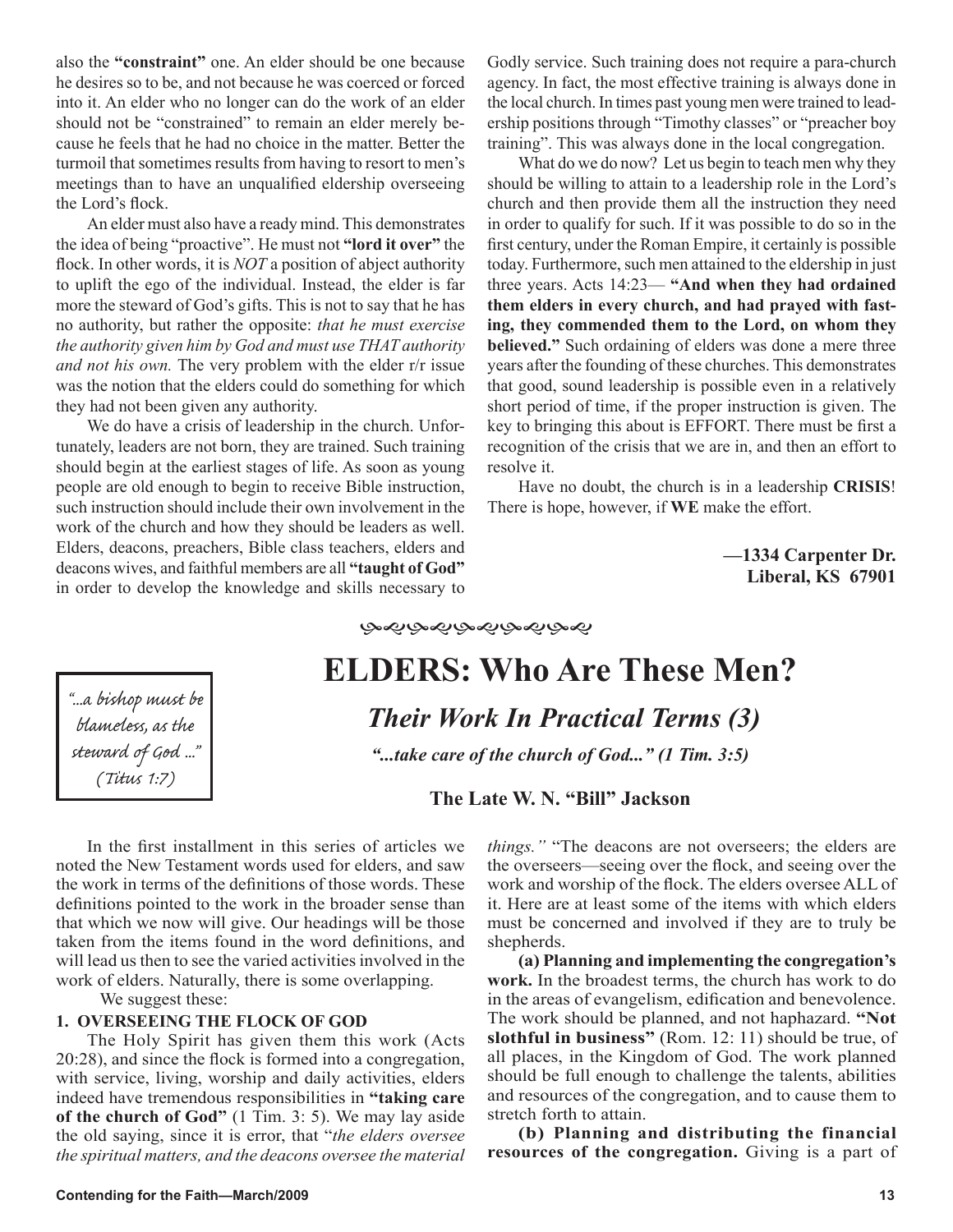New Testament worship (1 Cor. 16:2), and thereby the congregation's operating expenses are obtained. The planning done by the elders must take into consideration the giving the congregation will be asked to do, and once more, the planning should be such as to be challenging. We would recommend that a budget be set, and that it be a goal that will encourage the congregation's enthusiastic efforts.

# **2. FEEDING THE FLOCK OF GOD**

This charge is given both in Acts 20:28 and in 1 Peter 5:2. Here the American Standard Version, 1 Peter 5:2, has *tend the flock,* and we get the picture of the shepherd's care. Just now, we want to focus on *feeding* and then will have another section dealing with some other work of *pastoring* the flock. With this charge given to the elders, we know that beyond the personal responsibility any teacher or preacher has, before God, as to how he has handled the truth, the elders are also responsible for the teaching that is done. We list some matters with which elders must be concerned:

**(a) Know the Word of God themselves.** Indeed, "*take heed unto yourselves,"* (Acts 20:28) in all things, but most certainly those who serve as elders should labor to become the very best of Bible students. The charge is that they be able to use the Word in exhorting saints and convicting those in error. If they are not knowledgeable as to the Scriptures, they will not be able to do so, and neither will they be able to faithfully comply with these next points.

**(b) Knowing the teachers.** Every prospective teacher should be asked to fill out a questionnaire, covering both points of life and character (as to smoking, drinking, dancing) and personal life (marital status, and as pertains to God's marriage law), and as to convictions on matters troubling the cause of the Lord (the marriage question, cultism, authority of elders, etc.). Do not use a doubtful teacher, and elders should not hesitate in removing a teacher (or preacher) who is blemished in character or untrue to the Word.

**(c) Knowing what is being taught.** A planned curriculum wherein the entire Bible is covered in all classes and over a designated period of time is most excellent. That is the planning of it, but in the following of the curriculum, the elders still must know who is teaching, and what is being taught. Examining prepared class material, visiting the classes, periodic meetings with teachers to see where all stand in the schedule, etc., are some devices the elders may use. The souls of the elders are in jeopardy if they, charged with feeding the flock, know nothing of the feeding being done!

As a part of that knowing what is being taught, there must be the proper and faithful teaching from the pulpit. We will say more of this in a later chapter, but for now let us emphasize that the elders have the responsibility for the pulpit teaching as well. If such teaching is not in accord with truth, then the elders are the men to effect the needed changes.

## **3. WATCHING OVER SOULS.**

Hebrews 13:17, in charging the saints to be obedient to, and submit to, the rule of elders, points out that they **"watch for your souls"** and will give an accounting thereof. The picture, in the definition of the word *"watch,"* is most apt: *"To be sleepless, to lie awake (through care and anxiety), to be watchful* of *or very intent upon* a *thing."* This, in and of itself, and if we had no other verses to speak of the awesome responsibility elders have, should greatly impress us. We had earlier mentioned that one who serves as an elder must be about all that all other Christians do, but has then these added responsibilities. The faithful elder will not have much free time.

We are, for purposes of this study, separating *watching over souls* from the more precise *protecting the flock,* and will deal with the latter in our next section. Now, what are some matters involved in the *watching over souls?* 

**(a) Knowing the members.** That is especially challenging in a large congregation. A beginning can be made in visiting with them as they come in obedience to the gospel, or when they place membership. Indeed, we recommend some type of meeting with each new member, to acquaint them with the elders, but also with the various aspects of the work. The knowing of the members can be expedited in a schedule of visitation that the elders can arrange. That feeling of *oneness in the work of God* can be expedited in the elders being present early enough, and remaining late enough, at the services to greet and visit with both members and visitors.

**(b) Meeting the needs of members.** Just here, we have in mind such things as, beyond the normal visiting for acquaintance and fellowship, visiting in times of sickness, bereavement or when some other matter renders the person or family in need of comfort. We have long since trained our preachers to be attentive to members in this regard, and indeed, one who preaches should be so doing as a matter of Christian duty, first and foremost.

There still remains, however, the elders as those who have care for these souls, and who, as shepherds, should be concerned when the sheep are disturbed or hurt. It is a beautiful thing to see elders truly at work, day by day, in seeing to the needs of members. If the elders have their own secular work occupying their time during the working hours, then much of this will fall to their noon or dinner hours, or in the evenings. Remember, the *watching*  referred to a position of losing some sleep. Faithful elders need not be reminded on this point, to be sure.

**(c) Being available to the members.** Some of this is done if the elders are early to the services, and remain available to the members when services are dismissed. Then, at their normal meeting times, members should know that the elders are available to have discussion with them, and that they would be happy to arrange such. This can be made known in regular announcements of upcoming meetings, and with the urging that *'should you desire to discuss* any *matter with the elders, please see*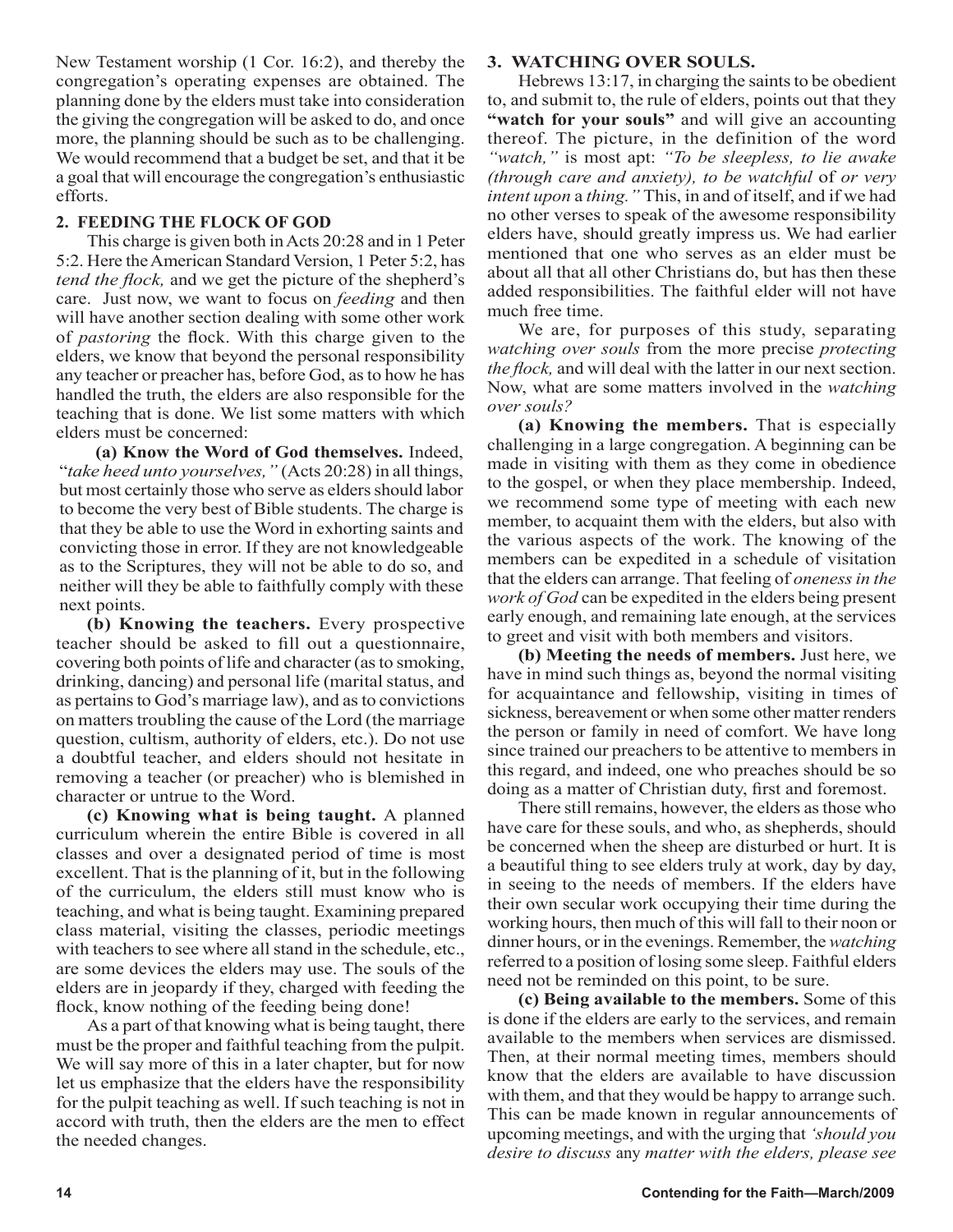*one of us.'* Making periodic announcements is a good thing, for members need to know that their shepherds are interested enough, concerned enough, and spiritual enough to meet and further the work of God and the watch-care for their souls.

**(d) Letting the members hear from them.** A wellinformed membership is a happier membership, and considering what is said about both members and elders in the New Testament, surely there are occasions when the elders need to speak to the congregation. Yea, sometimes to rebuke. but also to exhort (Titus 1 :9). lt is some of the best of all insurance to keep the members informed, and encouraged, and to give them a sense of being co-workers with the elders in both the concerns and labors of the congregation. It is believed that a faithful congregation will want to hear from its elders now and again, and that a faithful eldership will want to speak to the flock with some frequency.

**(e) Meeting disciplinary needs.** A disciple is a *'disciplined one,'* and, most certainly, in a God-approved work, discipline is an ongoing matter, and we have a further chapter along these lines. Just here we refer to that visiting and counseling done by elders in their seeking to restore the erring (Gal. 6:1), and convicting the gainsaying man (Titus 1:9). There are the absentees (Heb. 10:25), the unruly  $(1$  Thess. 5:14), the weak  $(1$  Thess. 5:14), the sowers of discord (Rom. 16:17), the false teachers (Rom. 16:17), the immoral (1 Cor. 5), those out-of-step (2 Thess. 3:6, 14), with every shade and tint of worldliness, carelessness and indifference. Find the elder with *'no visiting to do'* in his charge to watch over souls, and you have found a BLIND elder, spiritually speaking. In *taking care of the church* of God (1 Tim. 3:5) the true elder will never be, and can never be, idle!

### **4. PROTECTING THE FLOCK**

We especially wanted to separate this emphasis, simply because such is so urgently needed in our time. It would a time of actual, or impending, apostasy. In the first century, times of apostasy were pointed to (1 Tim. 4: 1-3; 2 Tim. 4:1-4) with frequency. The church had hardly been in existence for a generation when Paul declared **"the mystery of iniquity doth already work"** (2 Thess. 2: 7), and he gave warning to elders that sometimes apostasy would arise from their own ranks (Acts 20:29-30). How urgent is the need that elders be watchful and protective, and they must equip themselves to be good shepherds along these lines!

As this is written, we have in mind some current problems now hurting the Kingdom of God, with the promise that much more hurt will come, and for who knows how long! We mention these:

(1) The move toward union with the Independent Christian Church, to lose ourselves in denominationalism;

(2) The move to make the use of the mechanical instrument in worship a matter of judgment, with freedom to use such on the part of those thus disposed;

(3) The teaching that elders have no authority;

(4) The perversion of God's marriage law, amounting

to a giving of blessing to adultery;

(5) The cultic influence in the church, whether called Crossroadism or The Boston Movement;

(6) The pressing of freedom to use every possible ungodly and wild volume called a *translation* in the worship services;

(7) The move to give women a work in the Kingdom wherein they will usurp the place given the man; and

(8) The work of current *scholars* in the stress for a *new hermeneutic* wherein every Biblical point is a *matter of interpretation* and no one can ever insist on any point being the firm and fixed law of God. This list is not exhaustive, but it should be enough to alarm us, and elders especially should be so greatly concerned. Every one of these, and many not mentioned, is a threat to the very souls they are to guard and protect!

# **ELDERS PROTECTING THE FLOCK**

What are some moves the elders can make to aid in the charge to protect the flock? We suggest these, with some emphasis already given, but worthy of being rep**eated here:** 

**(a) Know the Word of God.** Again, the elders, should have the skill to convict the gainsayer (Titus 1 :9). Without a knowledge of the Word, an elder will not recognize existing errors, or if such was identified as error, he would not know how to use the truth against it!

(b) **Be serious about the eldership and the flock of God.** If one does not love the church, the Kingdom (Matt. 6:33), and if one does not care about the seriousness of his responsibility before God as an elder (Heb. 13: 17), dangers to the kingdom and to the souls of men will not even register with him.

**(c) Be informed.** It is sad but true that some elders do not even read the periodicals that will inform them of dangers to the Kingdom. Too many have said, in their ignorance of both the existing problems and those in their charge, "*We don't have that problem here,"* and may find out tomorrow that they have had it for some time! It is ridiculous to think, in our time of communication and rapid dispensing of information good and bad, that such-and-such error exists *in the brotherhood* but we will *"never have it here."* The next person to place membership may well bring it with him! Elders should attend faithful lectureships wherein these errors and false teachers are identified and exposed, and if they cannot be in attendance, they should obtain for their own libraries those volumes and study them carefully!

It is alarming to think that elders in the Kingdom, who would not be complacent if an economic crisis threatened their own savings in the local bank, or who would not sit idly by and say, "*It won't touch my family,"*  if a fearful epidemic was moving across the land, will chalk up all current problems to *preachers being alarmists* and not move out to protect the flock. They should be giving their preachers encouragement in using their work to help enlighten the brethren!